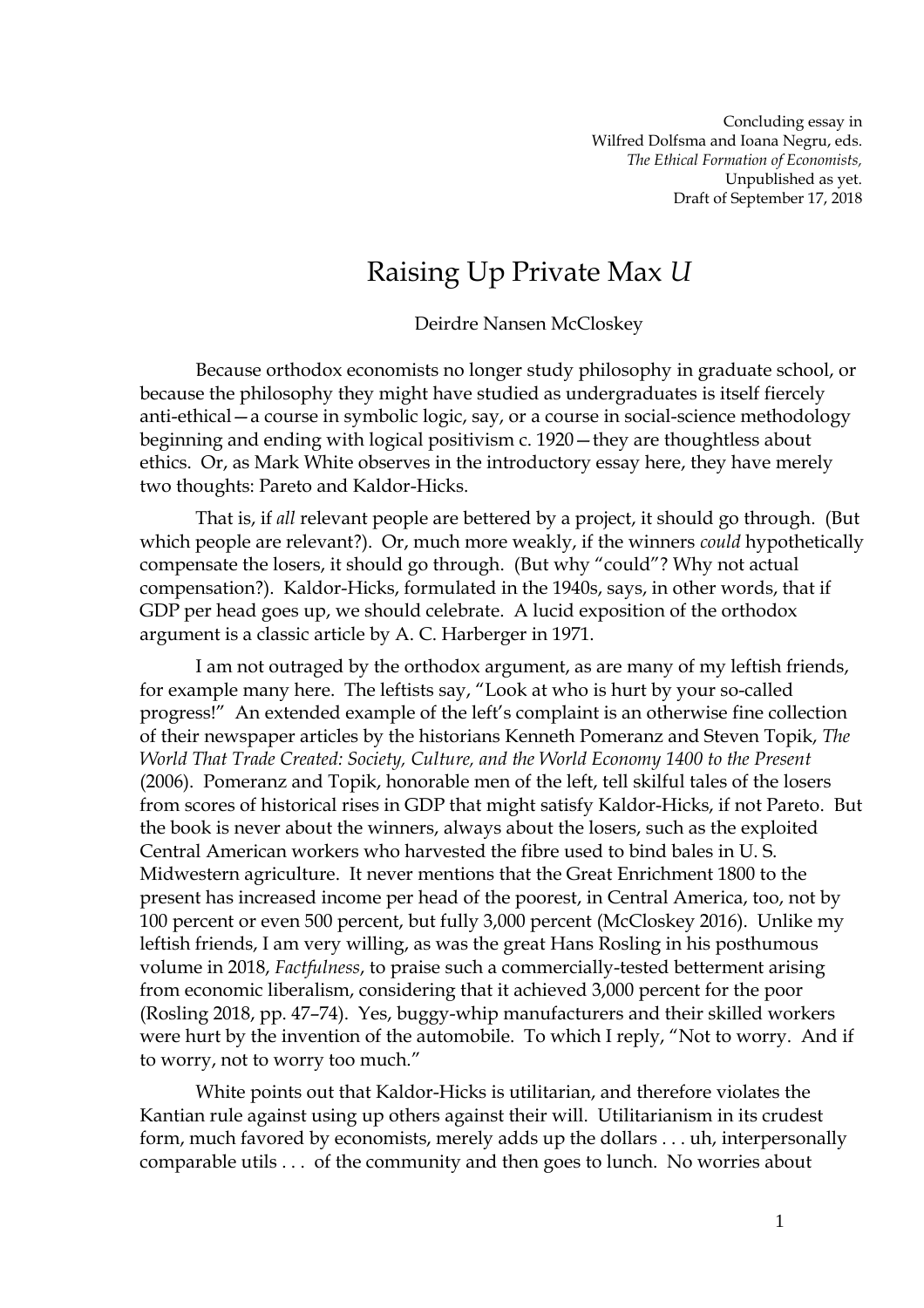distribution. But of course, as the economist Donald Boudreaux regularly points out, it is ethically crazy to say, for example, that the dollar loss to people unemployed by a rise in the minimum wage, such as the people left by the law earning zero dollars instead of positive dollars, is offset in dollars by the lovely gain to the people who go on holding the now higher-paid minimum-wage jobs. Under what ethical system is it acceptable to damage *very* poor people, who are very unskilled, in aid of *somewhat* poor people, who are somewhat skilled? The extreme case is South Africa, in which a high minimum wage sponsored by the Congress of South African Trade Unions leaves millions of nonunionists in unemployment, upwards of 50 percent of them, sitting in huts in the uplands of KwaZulu-Natal. Yet one hears daily from leftish economists just such a calculation of the alleged net benefit from the minimum wage, when they are not busy denying outright the law of demand for hired labor (though affirming it for purchases of cigarettes or sugary drinks). About the unethical outcomes of the minimum wage they say, "Not to worry."

In the movie "Saving Private Ryan" a company of seven or so U.S. Army rangers in the precarious weeks after the 1944 Normandy invasion are put in jeopardy going into a highly contested area in order to seek out and send home a Private Ryan, all of whose three remaining brothers have just been reported killed in action. As one of the company points out diffidently, the expedition makes no utilitarian sense. Seven to one.

Around 1978 the Department of Economics at the University of Chicago was having its weekly luncheon at the Episcopal Theological Seminary cafeteria (amusingly, a few decades later the expanded Department took over the churchy main building of the by-then-defunct Seminary, making God into Mammon). A student of Gary Becker's had determined by regressions across U.S. states that each execution of a convicted murderer prevented seven other murders, and Gary was telling us about it. I objected—admittedly without the ethical clarity I now claim to have achieved—that the government's official execution was not the same thing as a private murder. By permitting executions, among other coarsenings of our society, we honor an allpowerful government. After all, we could deter over-parking by executing the offenders. But execution is not in the same ethical coin as over-parking. Gary turned contemptuous, as he often did in argument. As he strode away carrying his lunch tray he repeated angrily to me over his shoulder, "Seven to one! Seven to one!" Decades later Alex Tabarrok had the identical encounter with him over the same issue (Tabarrok 2015). Gary's ethical thinking had not advanced.

True, as in the "Trolley Problem" in ethical philosophy discussed here by Andrew Mearman and Robert McMaster, sometimes seven to one is ethically decisive. Do you pull the switch between two tracks to divert the runaway trolley to kill the seven people strapped to one track or to kill the one person strapped to the other? By itself in isolation, of course, you choose to kill one, not seven. Or to kill a dog rather than a child. Simple. I remember listening to an interview on the BBC in 1967 with an animal-rights advocate of an extreme sort. (Britain has long had such people. The Royal Society for the Prevention of Cruelty to Animals was founded in 1824. The Royal Society for the Prevention of Cruelty to *Children* was not founded in London until 1884. Don't beat your horse. Do beat your child.) The interviewer sought to entrap the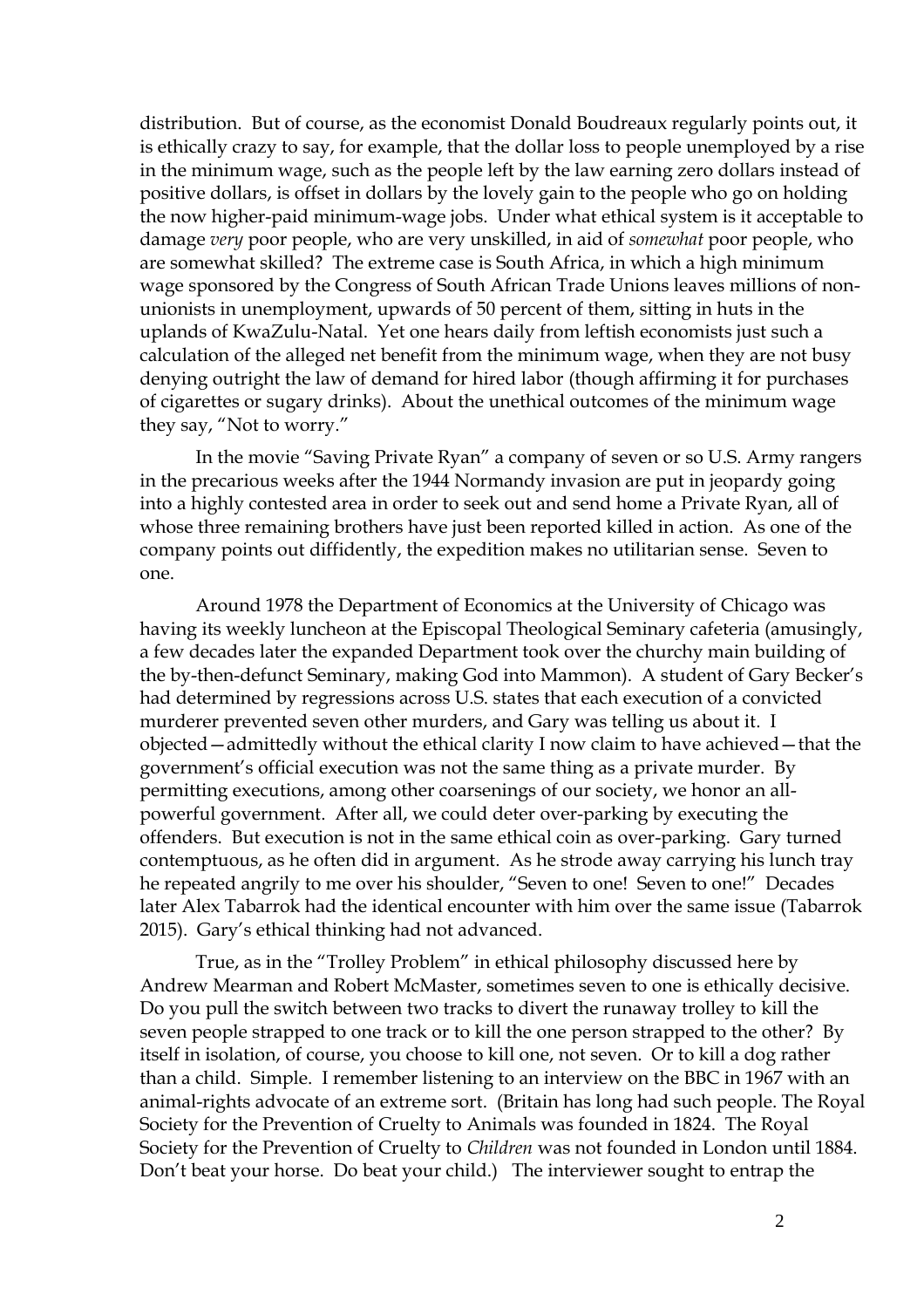animal-rights advocate by saying, "Suppose you are speeding in your auto through a country lane on a dark night, impenetrable hedgerows on either side, and you come round a bend at top speed to find to your horror an infant child sitting on one lane of the road and a dog on the other. You have to kill one [thus the Trolley Problem]. Which do you kill?" There was a long silence. Very long. At last the advocate replied, "I hope I never have to face such a choice."

Or consider the example of protection. When the Trump administration imposes tariffs on imported steel because the Secretary of Commerce had once been a flack for the steel industry and because Trump's main adviser on trade is an economist who does not understand any economics, we savvy economists are likely to complain that the jobs saved in steel are far outweighed by the jobs lost in steel-using industries. Seven to one. Kaldor-Hicks. Though utilitarian, it is not an entirely silly argument, rhetorically speaking, considering that the protectionists are the ones who introduced the idea of the number of jobs protected in the first place.

In a typical Kaldor-Hicks calculation, for example, the economist Maximilano Dvorkin of the Federal Reserve Bank of St. Louis reckoned that the U.S. 2000–2007 lost from competition from China about 800,000 jobs. (It was a tiny fraction, by the way, of the jobs lost from what we all agree were desirable technological change, such as the demise of video stores, and the rest of the jobs moved or made obsolete. Such jobs amounted in the seven years out of a total labor force of 140 million to scores of millions, not a mere 0.8 million.) But according to Dvorkin the trade with China gained on the same account a similar number of *other* U.S. jobs, for a net effect on jobs of zero. (The same is true on a much larger scale of so-called technological unemployment.) And. as a result of the lower prices from such reallocation and competition in the China trade, "U.S. consumers gained an average of \$260 of extra spending per year for the rest of their lives" (Dvorkin 2017; see also Caliendo, Dvorkin, and Parro 2015). Expressed as a capital sum discounted to the present the free trade with China was like every consumer getting a one-time check for about \$5,000. Good, not bad.

 Actually, the most striking examples in the present book of unethical behavior by economists arising from utilitarianism and seven to one are not the orthodox and Kaldor-Hicks-besotted development economists whom many of the papers criticize from the left, but the Science-besotted, field-experiment economists. They are to be criticized not from left or right--both of which are enthusiasts for big government and therefore big violence, in differing forms--but from a liberalism of a society of free people having what Kant called equal dignity. Alice Nicole Sindzingre's gives here an excellent survey of the numerous ethical problems involved, and Stephen Ziliak and Edward R. Teather-Posadas focus laserlike on the fetish for misapplied statistical significance and dubiously ethical randomized controls.

White mentions at one point that the criterion of all-around win-win, that is, Pareto improvement—though ethically inadequate if lacking an answer to the question of which people are the alleged winners—is seen as the "gold standard" of tests of welfare by economists. Similarly, experimental economists such as Esther Duflo at MIT argue that double-blind experiments *on other people not volunteers* is the gold standard in medical research, and therefore should be so in economics. After all, we need above all to be Scientific, understood as exposited in high school chemistry. We are authorized to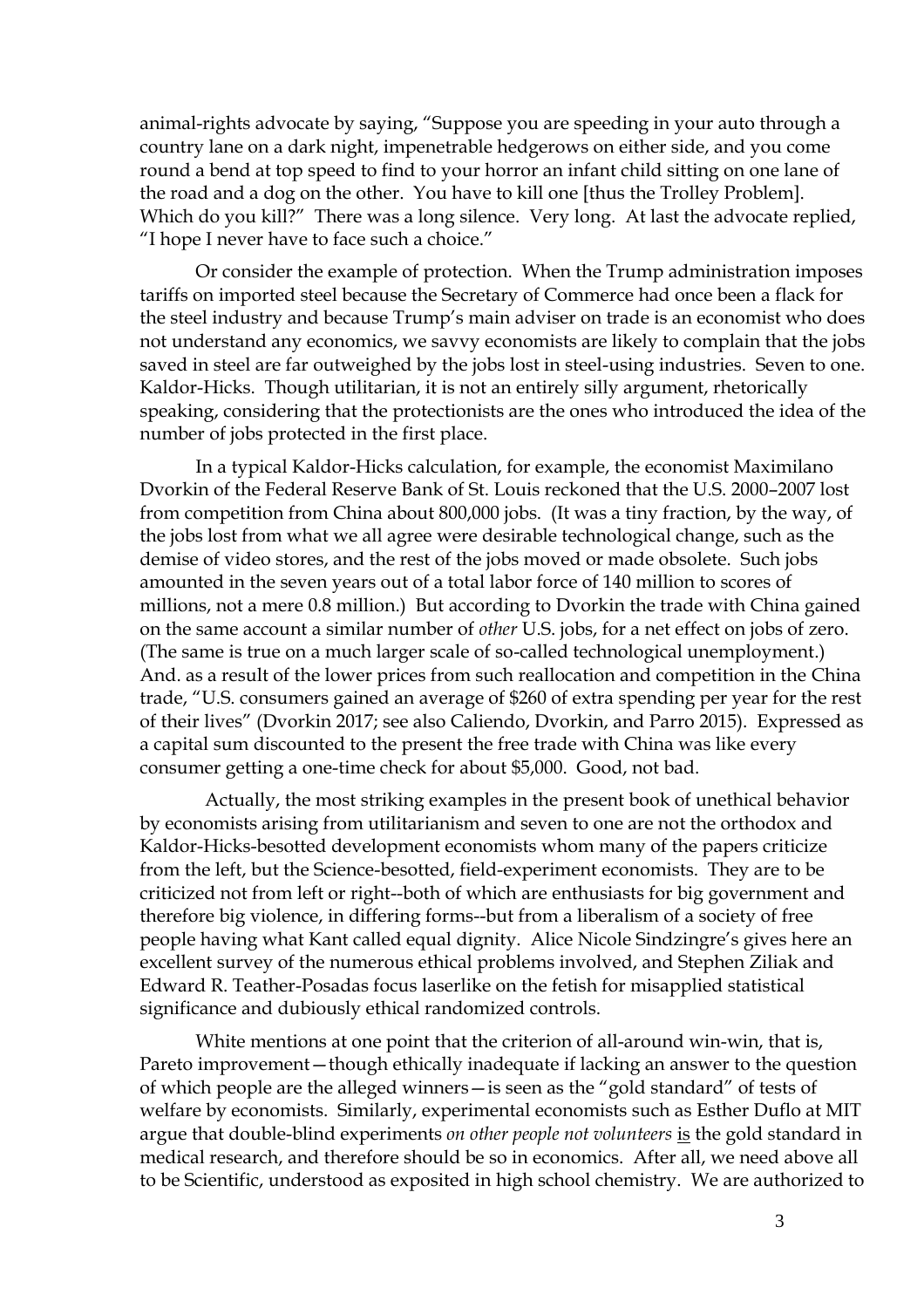hurt one group to help another, if seen to one-- though of course we do not subject *ourselves* to the experiment. Shades of the minimum wage. The ethical contrast is sharp with the long history of *self*-experimentation in medicine, such as the courageous junior doctors and other volunteers under Dr. Walter Reed (though not Reed himself) in the 1900 confirmation that yellow fever is spread by mosquitos (Weisse 2012; Mehra 2009).

In the dismal, if brief, history of field experiments in economics, the worst case so far is described by Ziliak and Teather-Posadas. The field experimenters gave out eyeglasses to Chinese children randomly to "test" whether being able to see Chinese characters affects the speed with which the children learn to read them—as though we didn't already know that children who can't discern characters can't learn to read them (Glewwe et al. 2012) Any normally ethical person regards such an experiment as hideously unethical, using up other people (yet not ourselves) in anti-Kantian fashion. The ethical course is to not do the experiment at all, and instead give away the money collected to provide needed glasses to as many Chinese children as you can find. The using up of the near-sighted children who do *not* get the glasses ("the control group") is justified by Kaldor-Hicks, at best, seven to one, seven to one. And most especially it is justified by the juiced-up record of Scientific publications by professors of economics at MIT or the University of Minnesota. In medicine the history of unethical field experiments on involuntary subjects is long. The economists propose now to initiate their own Tuskegee syphilis experiments, sacrificing one for seven. A test: an economist actually, ethically, deeply believes in free international trade when she accepts that *her* ox may be gored, that she may lose some advantage**.** It is to experiment on oneself, in the style of Sen's "commitment"—that is, an act that *loses* utils or money, which registers thereby its genuine character.

In "Saving Private Ryan" the Problem is solved quite differently than from the outside of our ethical cultures by recourse to a merely utilitarian calculation of seven to one. The Tom-Hanks leader and the rest of the company—and, to the present point, we the audience watching the film—understand that more is at stake. For example, the mission is about the definition of ourselves as humans sympathetic to the grieving mother. It is about our willingness to risk even death to honor such a sympathy. Or it is about being an honorable soldier, and obeying honorable orders unto death, such as for example in 1995 at Srebrenica the Dutch battalion charged by NATO with defending the Muslims did not. Honor is about identity. Seven to one is not.

§

The more usual remark against Kaldor-Hicks from the economic left and middle (the illiberal right says simply, "To hell with the losers") is that after all Kaldor-Hicks is unethical if the compensation to the losers is not actually paid. The present volume is rich with such remarks, the better to undermine a market economics the authors regard as unethical.

Yet the biggest problem with a Kaldor-Hicks, utilitarian defence of a project—to build, say, a new underground railway in London—lies in the very definition of a "project." Every human action is a "project." White concludes that "If compensation is to be taken seriously, it should be incorporated into any proposal submitted to a Kaldor-Hicks test." He notes that "externalities arise from almost any social interaction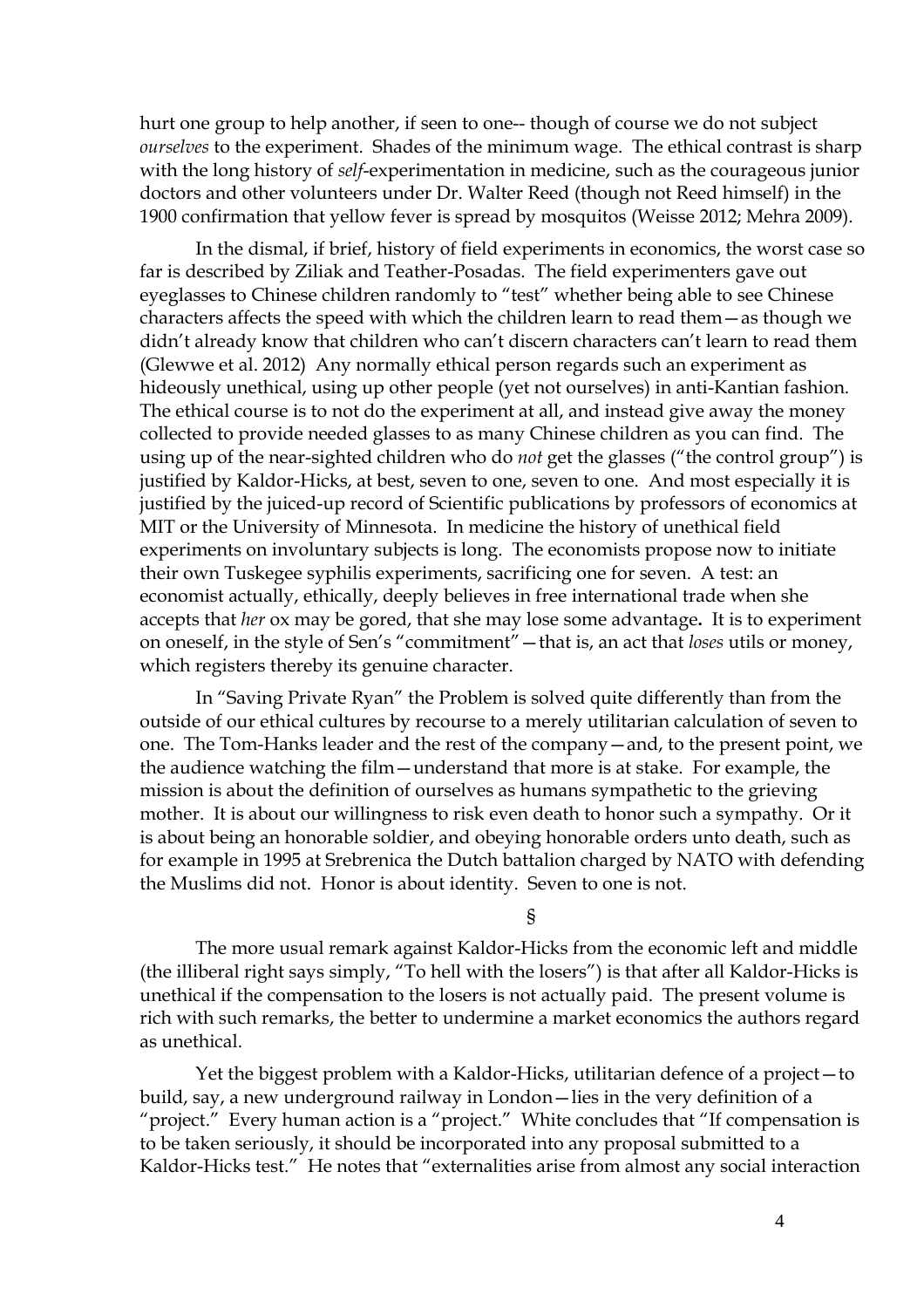with overlapping interests. "Yes: *every* social interactions entails overlapping interests. If Henry David Thoreau invents new methods to make high quality pencils, as he in fact did during the 1840s in his father's business, he harms the older makers. If actual compensation is to be paid to them, then every project of every person requires such payment. The Victoria Line, after all, has repercussions, however tiny, on the Isle of Mull.

The absurdity of such a procedure is evident. The point might be called the Boudreaux Reductio ad Absurdum, after the economist I mentioned, Donald Boudreaux of George Mason University, who uses it so often in criticizing schemes of protection. Start with the Paradox of Marketed Bread. No person is an island, entire of herself. Each person is a piece of the continent, a part of the main. That is to say, *every* person's action to buy or not buy, to offer for sale or not, to enter a trade or not, to invent or not, affects someone else in the economy and out of it for better or for worse. If I buy a loaf of bread, someone else cannot have it. Or to put it another way, my decision to buy the loaf will very slightly raise the price to every other buyer, to the exact extent, when summed over all of them, of the price I paid. That's market economics (and the particular point is one I first learned from the great Chinese price theorist S. N. S. Cheung).

Now the Boudreaux Reductio. Under actual compensation à la Kaldor-Hicks you should be stopped from buying bread because you impose a tort on others in buying it. Everyone should compensate everyone else for everything, for every human action. As Boudreaux puts the defense to the Reductio: "What no person is free to do is to oblige *others* to subsidize his or her choices. I, for example, should be free to work as a poet but not empowered to force you either directly to buy my poetry or to obstruct your freedom to spend your money on mystery novels, movies, and other items that compete with my poetry" (Boudreaux 2018). Compensation entails governmental power against freedom. It is not a voluntary choice within a framework of individual rights. Such compensation if carried out logically is unethical.

The terrifying phrase of Sombart's popularized by Schumpeter, "creative destruction," arouses the same fears and the same proposals for protection. Yet it is not "capitalism" that requires creative destruction, *but any progressive economy*. If you don't want innovation to happen, and don't want poor people to get rich by the 3,000 percent that they have in Japan and Finland and the rest since 1800, then, fine, we can stick with the old jobs, keeping in their former employment the elevator and telephone operators, the armies of typists on old mechanical Underwoods, grocery stores with a clerk in an apron handing you the can of beans over the counter. But if innovation is to happen— Piggly Wiggly in Memphis in September 1916 initiating the self-service grocery store, or a North Carolina tobacco trucker initiating in 1956 the shipping container—then people, and also the machines and factories owned by the bosses, have to lose their old jobs. Human and physical capital has to reallocate. Of course.

How much? Fully 14% of jobs per year, according to the Department of Labor statistic. That's *every year*, in a progressing economy (see Diamond 2019; Haltiwanger 2011; McCloskey 2017a). It's a startling figure. The monthly labor reports you hear about on the news give the *net* figure--in a good month 200,000 being the net of new jobs gained from moving or innovation minus the old jobs lost from the same. The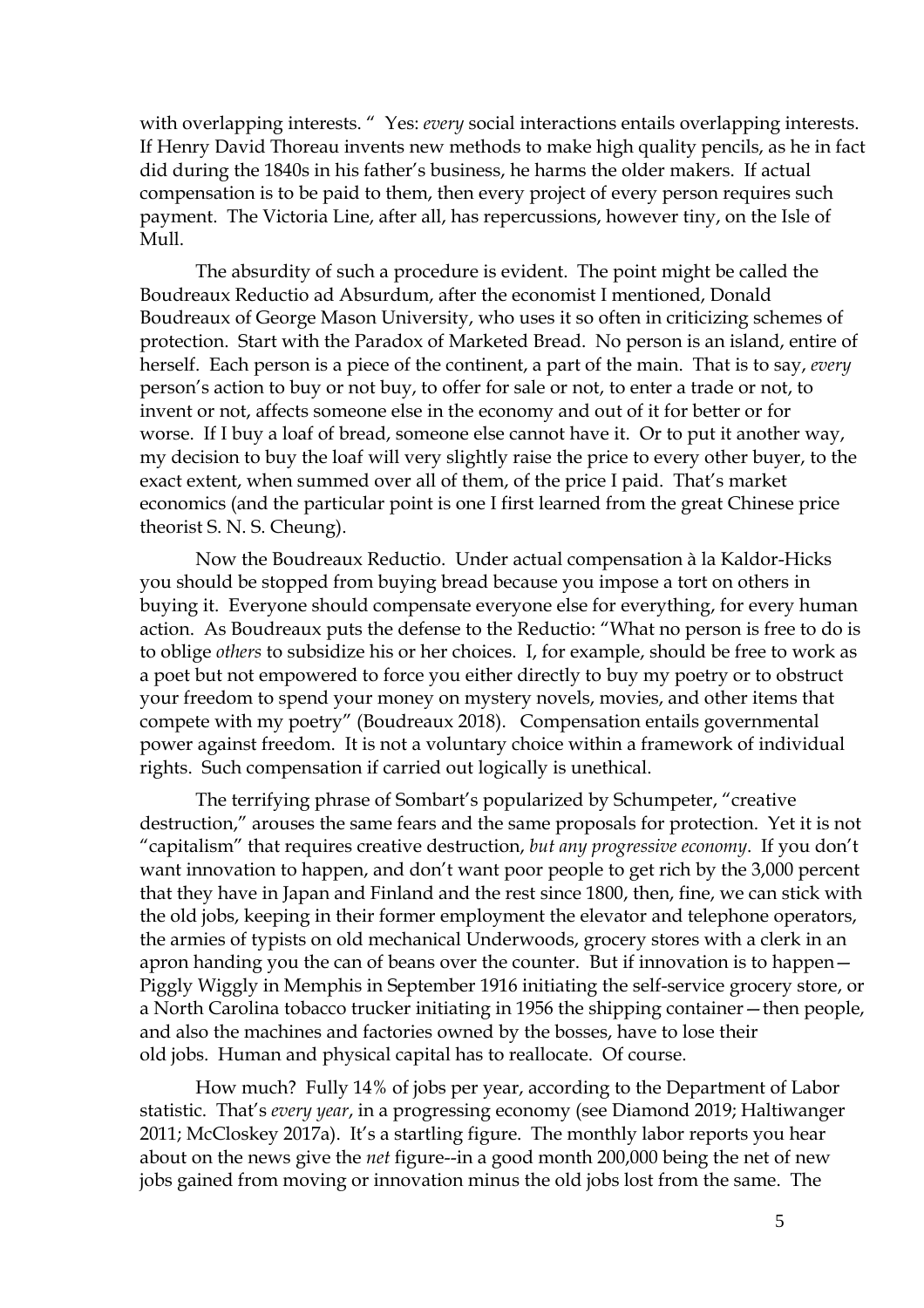gross figure should be more widely known. An improving economy requires the workers and the machines to move, to reallocate, to retrain, to shift, to innovate on a very large scale. Of course.

So the crudely practical problem with compensation and protection and schemes of subsidized retraining by government bureaucrats who do not actually know what the new jobs will be in five years is that we cannot "afford" to compensate 14% of the workforce every year. In a few years half the workforce would be on the dole, or kept in their old jobs at the old pay, or trained in the wrong new jobs. For that matter we could try to keep physical capital, too, where it began, directing subsidies to factories and neighborhoods rather than letting the people and factories move as creative destruction requires. It requires it under perfectly planned socialism as much as under commercially tested betterment. Carried out with philosophical consistency, the Boudreaux Reductio would require us to keep shoe manufacturing in Massachusetts as much as coal mining in West Virginia, economy-wide, forever.

The deeper philosophical problem is that the unethical logic of actual compensation and protection violates the rights of others. The problem is that ethics in economics has been thoughtlessly attached to Rousseau's notion of a general will. Deep in left-wing thought and in a good deal of right-wing thought about the economy is the premise, as Isaiah Berlin once put it, that government can accomplish whatever it rationally proposes to do. As has been often observed about leftists even as sweet as was John Rawls, the left has no theory of the behavior of the government. It assumes that the government is a perfect expression of the will of The People. So goes the welfare economics of Abraham Bergson and Paul Samuelson and the public finance of Richard Musgrave, and behind them the (mathematically incoherent) goal of the greatest happiness of the greatest number, to be achieved by wise utilitarians in government. The liberals such as James Buchanan do have a theory of government, and a good deal of empirical work to back it up. Liberalism has always been a theory against and therefore about coercion. When my left-wing friends, of whom I have many, claim with a knowing smile that in admiring markets I am "ignoring power" I have a way of replying: no, dear, it is you who are ignoring power, the power of the monopoly of violence called a government.

More generally, indeed, the ethical problem among economists is the entire program of social engineering. Jamie Morgan in the present volume is quite right to say that a peculiar "sense of mission and of entitlement are built into economics, and this contrasts with sociology and political science." One could take the view that Adam Smith did that it is fact "greatest impertinence" to proliferate policies. Yet it is not at all controversial among most economists, but should be, to assume that they should be unsleepingly active in devising new ones.

§

In any case we need something to prevent the Boudreaux Reductio from being ethically required, with the ending of all human progress in science, the arts, or the economy. The usual guard rail is the notion of "rights." As John Stuart Mill put it in *On Liberty, "*society admits no right, either legal or moral, in the disappointed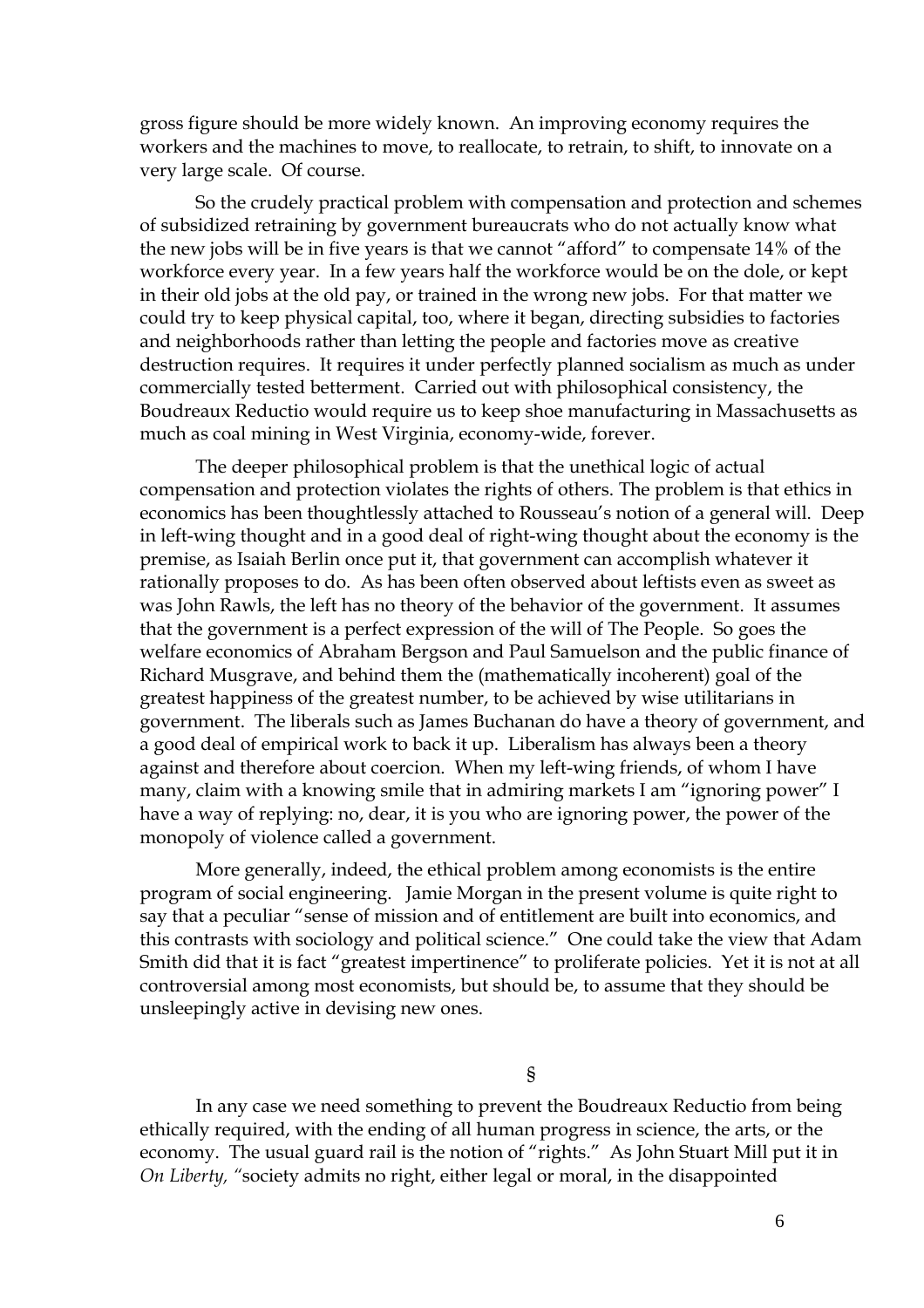competitors to immunity from . . . suffering [from successful competition]; and feels called on to interfere only when means of success have been employed which it is contrary to the general interest to permit—namely, fraud or treachery, and force" (Mill 1859 [2001], 86–87). An ill-advised and under-capitalized pet store, into which the owner pours his soul, goes under. But he does not get compensation by way of Kaldor-Hicks. In the same neighborhood a little independent office for immediate health care opens half a block from a branch of the largest hospital chain in Chicago, and seems doomed to fail the test of voluntary trade. Although the testing of business ideas in voluntary trade is obviously necessary for betterment in the economy—as it is too by non-monetary tests for betterment in art and science and scholarship,, and would be in a wholly planned socialist economy, too—such failures are deeply sad, if you have the slightest sympathy for human projects, or for humans. Yet we cannot admit a right to subsidy or protection or compensation. The pet store, the health-treatment office, the Edsel, Woolworth's, Polaroid, and Pan American Airlines face the same democratic test by trade: Do the customers keep coming forward voluntarily? That's all you as the petstore owner or Boudreaux's poet have a right to—the right to let the customers choose you, or not, which is why commercially-tested betterment is in its actual practice the most altruistic of systems.

Without such liberal rights to trade with whom we wish, we could all by governmental compulsion backed by the monopoly of violence remain in the same jobs perpetually "protected." Or, with taxes taken by additional state compulsion, we could subsidize new activities without regard to a commercial test by voluntary trade, "creating jobs" as the anti-economic rhetoric has it, venturing into the High Frontier of space, for example, at enormous expense "because no private entity will do it."

Such schemes assume that the government knows better than profit-dependent businesspeople about what customers want, or should have. It is the declared premise of the economist Mariana Mazzucato's bestselling book *The Entrepreneurial State: Debunking Public vs. Private Sector Myths* (2015). But consider the possibility that the reason no private entity will venture into the High Frontier is that it makes no sense. If the assumption of governmental wisdom is mistaken, the effect of such venturing is to lower national income. And the schemes assume that there is nothing objectionable about the compulsion required in tax and regulation to do the venturing in the first place.

And anyway, to descend again to crude practical problems, the protective schemes and governmental entrepreneurship seldom work for the welfare of the poor, not to speak of the rest of us. Considering how a government of imperfect people actually behaves in practice, the job "protection" and job "creation" regularly fail to achieve their gentle, generous purpose. The political decision-making means that the protections and creations get diverted to favorites. Jobs for the boys and girls running poverty programs. Spending on useless military jets, spread over every congressional district. Premature ventures into the High Frontier. In a society of lords or clan members or Communist Party officials or even voters restricted by inconvenient voting times and picture IDs, the unequal and involuntary rewards generated by sidestepping the commercial test are seized by the privileged. The privileged are good at that.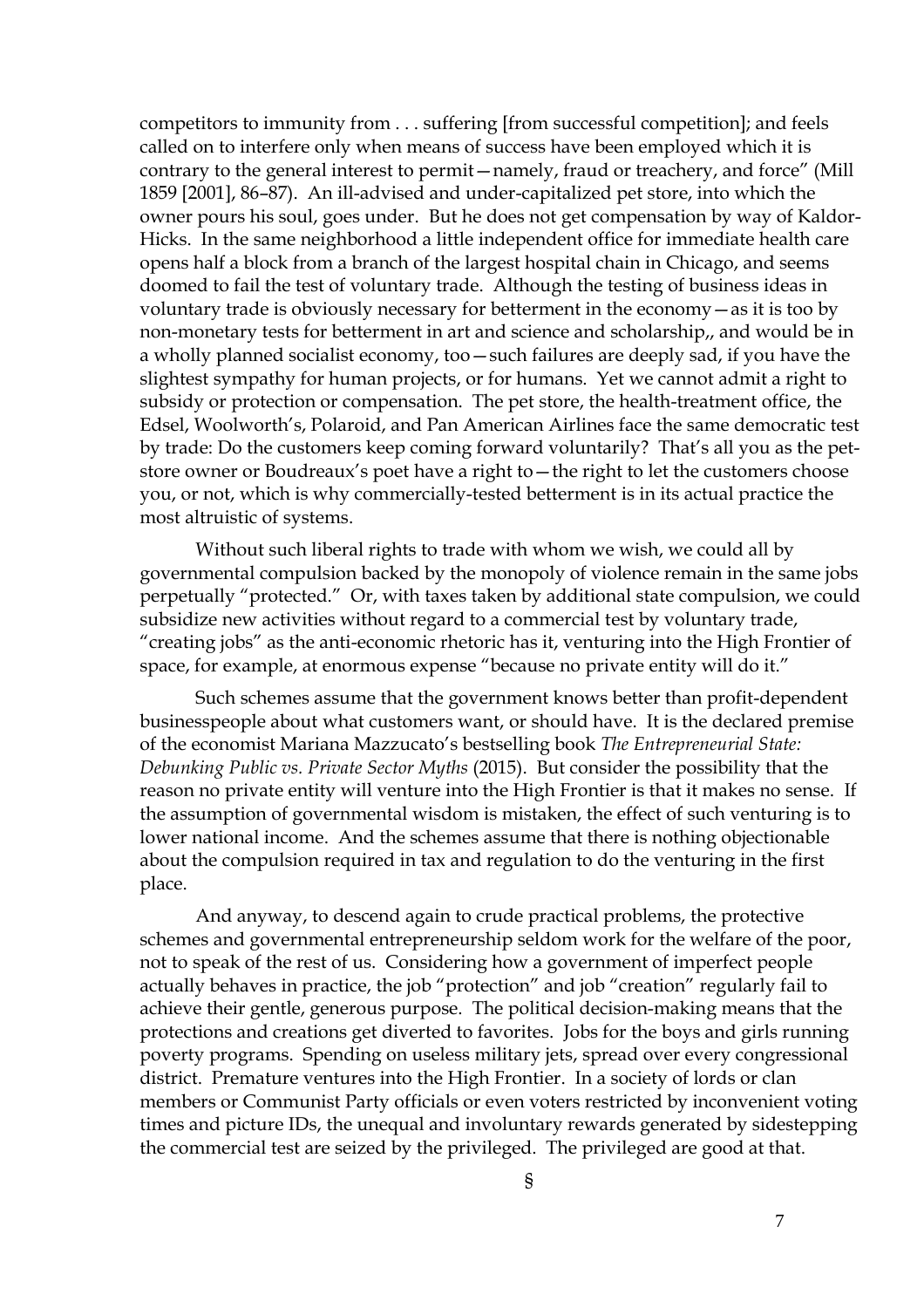As White summarizes the guard-rail of rights, we object to a loss "particularly [he must mean "only"] if those losses, or harms, involve violations of their rights, and are therefore wrongful, regardless of the net utility generated." He quotes Richard Posner (who like him misunderstands Ronald Coase's eponymous theorem): "But when transaction costs are prohibitive, the recognition of absolute rights is inefficient." Well, not always.

What exactly are the "rights" that Boudreaux, McCloskey, White, Coase, Posner, and Mill find so lovely? "The homeowner who does not take care as much care of his lawn as his neighbors do," says White, "is lowering their well-being and possibly their home values, but is not violating any widely recognized right of theirs." Well, maybe, but not always.

Note: "*widely recognized*." That is the key. The notion of rights is not technological (this being Coase's actual point), but irremediably social. We decide what are rights and what are not. White says, "individuals are free to act in ways that do not necessarily increase total welfare, and may even lower it; this is the sense in which, as Dworkin said, 'rights trump welfare.'" Yes, I am free to so act. I can kill my cow just for the fun of it. But wait. Rights do *not* trump welfare in an ethical person—"widely recognized"—a person for example raised on a farm who views killing cows for no reason as evil. You have a right to lie in your economic research but as an ethical person you will not let yourself do it.

*We need to raise up people like that*. That is the obvious and simple solution to the ethical formation of economists—not codes or formulas in act utilitarianism or constitutional constrains in black-letter law. Neither side, neither the professor of economics standing for absolute utility or the law professor standing for absolute rights, speaks of the raising up of people. It is the characteristic vice of Western ethical philosophy since Descartes that it takes the individual to be a fully formed male, Western, philosophically inclined adult, and pays no attention to how people are raised up to consider others or themselves or the transcendent, ethically speaking. Modern Western moral philosophy is peculiarly masculinist and, so to speak, adultist, taking an autonomous, finished adult, preferably a middle-aged and childless bachelor, as the site of philosophizing. Feminists such as Carol Gilligan and her many followers and critics do not forget that we were all once children, and feminists such as Nel Noddings and Annette Baier do not forget that we all came from families.

Some men also do not forget it. Mearman and McMaster here praise the wise economist Kenneth Boulding, who was also a major figure in world Quakerism, for saying, in their words, that "all communities are founded on cultures that provide guidance on right and wrong." That's correct, and the guidance comes from the development of character in family or church or profession, a raising up. It is what the Blessed Adam Smith was about in his other book, *The Theory of Moral Sentiments*.

The philosophy of the Scholastics and of the Greeks and Romans, and of Confucians in China and of Hindus and Buddhists in South Asia, all treat raising up as crucial. The hero of the *Mahabharata*, the virtuous if flawed Yudhishthira, is asked by the mother of the Pandavas, "Why be good?" He replies, "Were *dharma* ['virtue,' among other meanings] to be fruitless . . . [people] would live like cattle" (Das 2009, p. 73).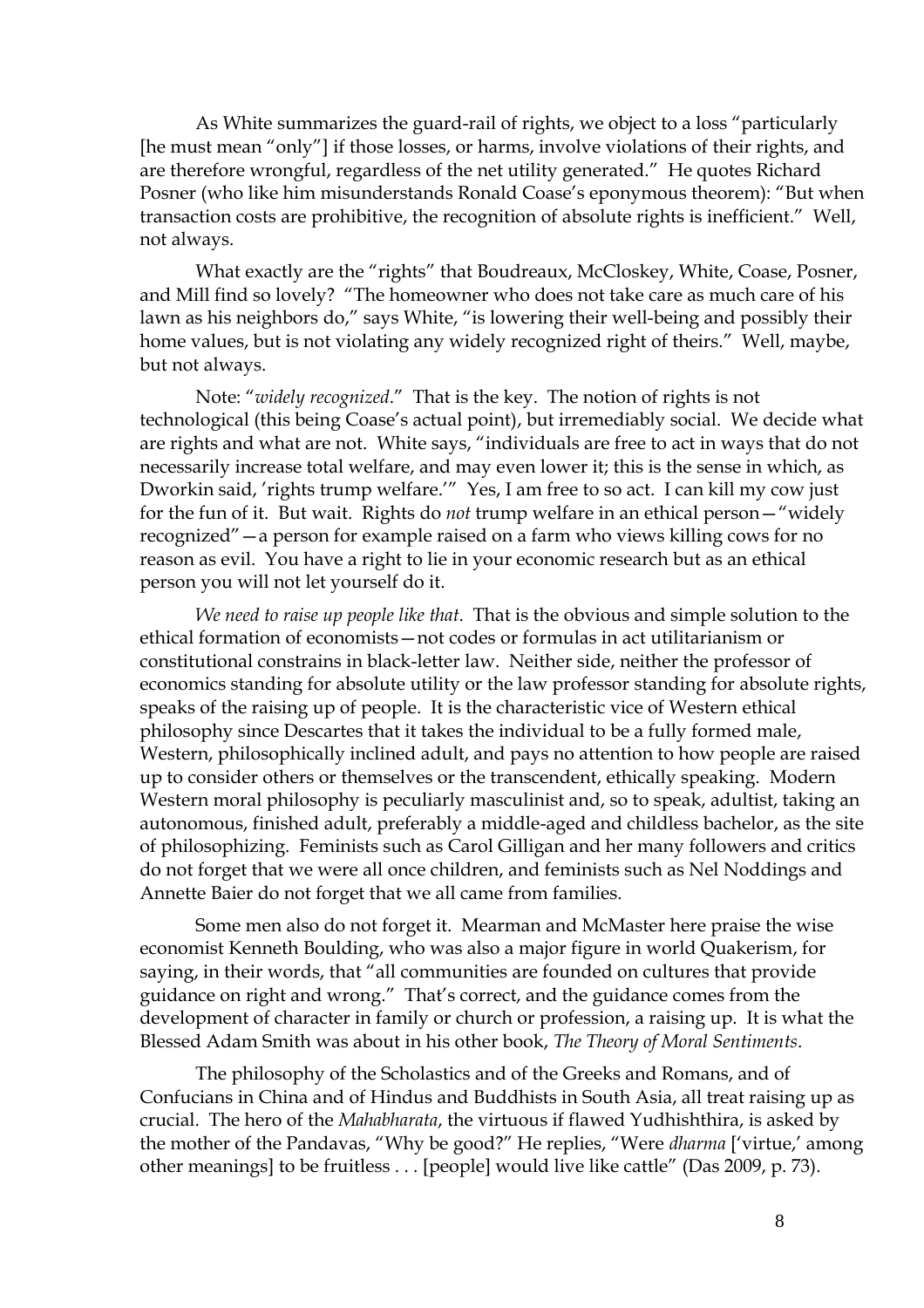Precisely. To be raised up as human is to put on the vestments of ethics. The cynical economist will scorn, but in his actual human life he puts them on without thinking. Yudhishthira's reply is exactly paralleled by Cicero lambasting the Epicureans—the ancient Mediterranean's version of Max-*U* economists—as "those men who in the manner of cattle [*pecudum ritu*, literally, 'by the cattle's rite'] refer everything to pleasure" and who "with even less humanity . . . say that friendships are to be sought for protection and aid, not for caring" (Cicero 44 BCE, 32). Consult Gary Becker. The method of ethical philosophy since Hobbes has been to abandon the ancient tradition of the virtues, and their program of raising up of a child to an ethical adult, and instead to judge the goodness or badness of actions from afar, by rule and formula. What Hobbes denied, and has been denied since by every ethicist eager to stand in judgement of actions, is that character matters, and is more than a calculation of cost and benefit, even socially.

There is a way of rescuing Kaldor-Hicks, that leads it in a better and more liberal direction, ultimately to character. As argued by the economists John Harsanyi, James Buchanan, and Gordon Tullock, and the economics-influenced philosopher John Rawls, the relevant question is which society you would rather enter at birth, without knowing where in it you would end up. Choose: one in which all jobs are protected, bureaucrats decide who gets the limited amount of special subsidies, journalists direct attention always to the losers and never to the winners, and the economy slides as South Africa has into stagnation and youth unemployment. Or choose one in which labor laws are flexible, individual workers decide their futures, journalists know some economics, and the economy lifts up the poorest among us.

The male economists are telling us an ethical story. It suggests a more radical story. Carol Gilligan long ago pointed out the male character of stories of ethical development. A standard story in tests of ethical development is the Dying Wife. A man's wife is dying of a treatable disease, but he does not have the money to buy the drug that can save her. Is he ethical to break into the drugstore and steal it? The male way of answering the question is to turn to an ethical formula, such as the one Kant proposed—in which case, no, he would not break in. But girls and women answer in a more richly narrative way. They want to know what relationship the man and wife had, what kind of a person the druggist is, what the surrounding society is like. It's not the slam-bang formula of rules such as the categorical imperative.

We need ethical raising up, not more ruminations on slam-bang formulas.

§

What sort of ethical raising up? It is implausible to suppose that one can extract full justice towards the handicapped, the globally poor, or the animals from a starting point that does not already include love of others and full justice, at the start, in some veiled form if you wish, Rawlsian or Buchananite tests before birth to the contrary.

Political and economic philosophy needs to be done with all seven of the virtues, not merely with some cleverly axiomatized sub-set. To characterize people with one or another of the boy's-own "models" said since Hobbes in 1651 to suffice for theories of justice or politics will not do. Characterizing humans as Prudent Only, or even as prudent and just, with love of others tacked on, will not do. People also have identities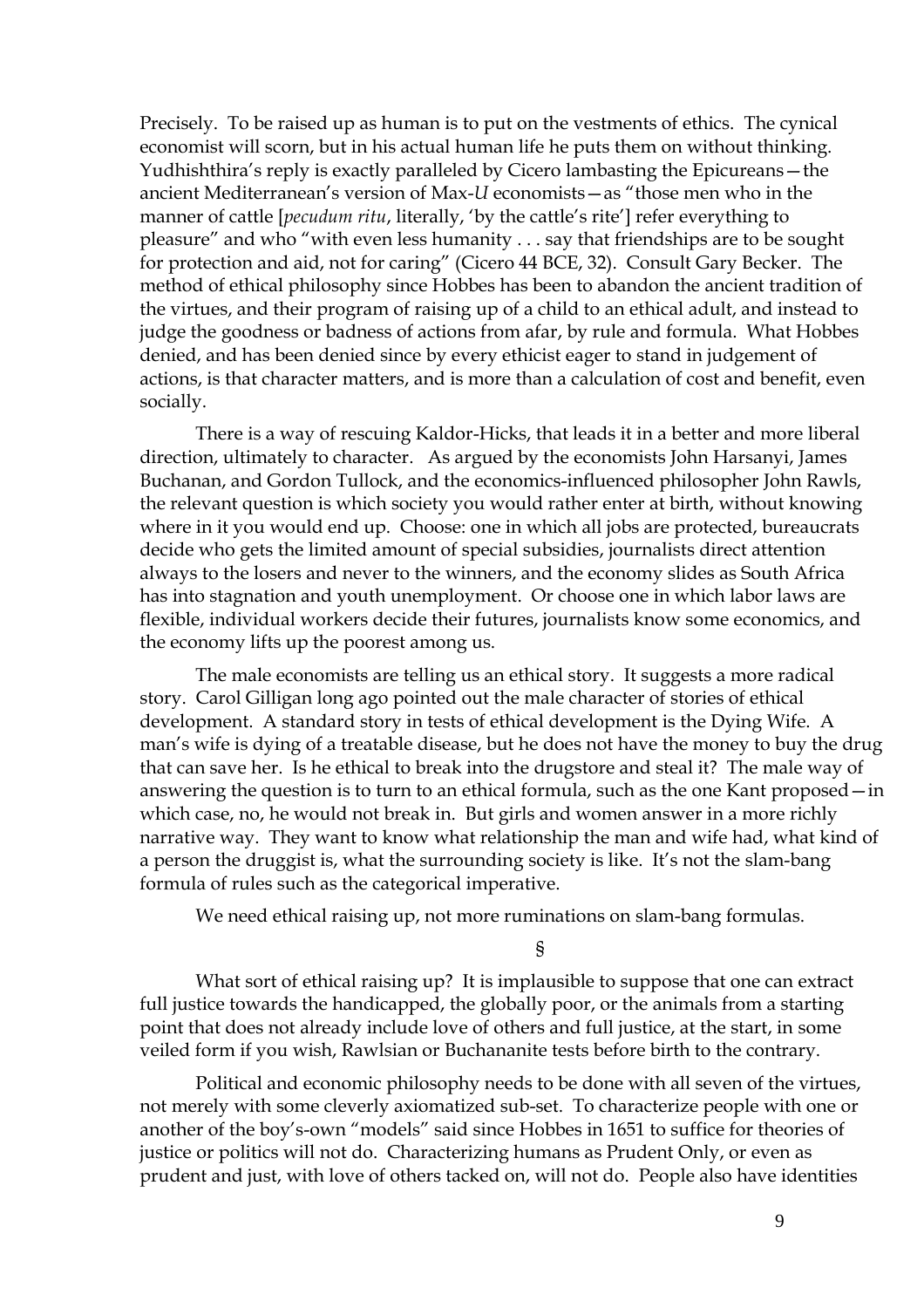(faith), and projects (hope), for which they need courage and temperance, those selfdisciplining virtues. And they all have some version of transcendent love—the connection with God, the traditional object, though the worship of science or humanity or the revolution or the environment or art or rational-choice models in political science have provided modern substitutes for Christianized *agape*.

And raising up through edifying stories and modelling of good mentors to the entire set of seven virtues is necessary to get the ethical project going in the first place. This is important. Full human beings—not saints, but people in possession of their own whacky and personal and, alas, often idiotic versions of all seven human virtues and corresponding vices—are the only beings who would be *interested* in forming a good human society.

To put it still another way, suppose you have in mind to make fully flourishing human beings (or fully flourishing living beings *tout court,* if you include the animals, and even the trees). If this is your end, namely, a society consisting of such beings, then your social-scientific means must as the philosopher Martha Nussbaum says "focus on ethical norms from the start" (Nussbaum 2006). You have to put the little rabbits of the ethics of the food society, or a good economics profession, into the hat in order to magically draw them out. Self-interest, prudence, rationality, Max *U* won't suffice. In order to have a society that shows all of them--prudence, justice, love, faith, hope, courage, and temperance--you need to arrange to have people who are . . . . prudent, just, loving, faithful, hopeful, courageous, and temperate "from the start."

The "start" is called "childhood." A political/ economic philosophy needs to focus on how we get in the first place the people who are prudent, just, loving, etc., and who therefore would *care* about the capabilities of good health, emotional attachment, affiliation, etc., or about the appropriate constitutional changes to obviate prisoners' dilemmas, or about the categorical imperative, or about the greatest happiness. This is what feminist economics has been saying now for four decades, and what also comes out of some development [note the word] economics, and even, reluctantly but persistently and embarrassingly, out of such unpromising-looking fields, often officially hostile to the slightest concern with ethics, as game theory, experimental economics, behavioral economics, realist international relations, the new institutionalism, and constitutional political economy.

The excellent little primer on ethics by the late James Rachels begins with a "minimum conception of morality" underlying any ethical system whatsoever. In describing "the conscientious moral agent" at which the analysis must begin Rachels selects unconsciously from the seven virtues. The conscientious moral agent will be in part "someone who is concerned [that is, who has love, connection] impartially [who has justice] with the interests [having prudence to discover these] of everyone who is affected [justice, love, faith]. . . ; who carefully sifts facts [prudence again, with temperance]. . . ; who is willing to 'listen to reason' [justice plus temperance = humility]. . . ; and who, finally, is willing to act on the results [courage]" (Rachels 1999, p. 19). Since all this is quite an arduous task, a *bonum arduum,* as Aquinas put it, a hard-toachieve good, he'd better have hope, too.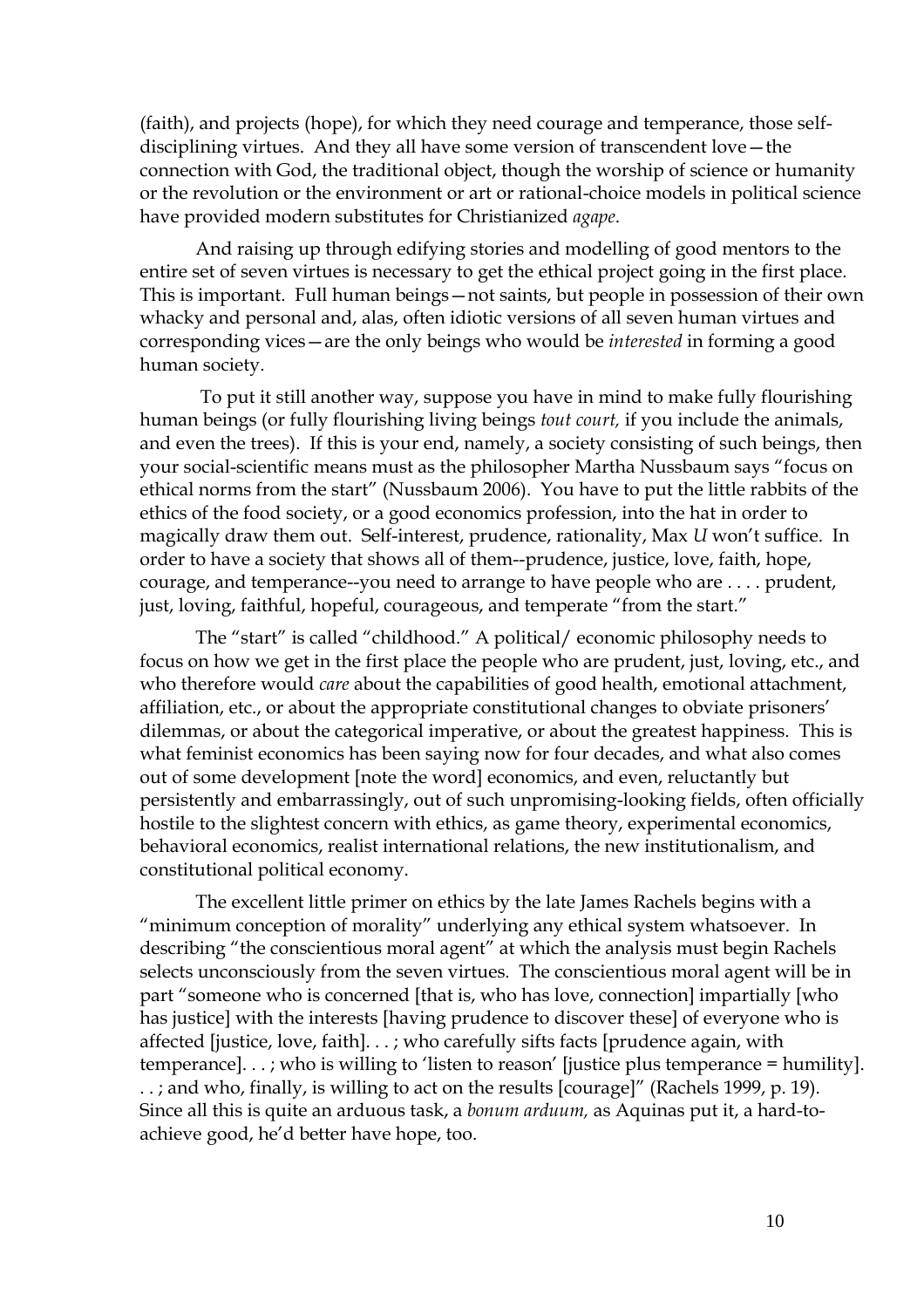That is, ethics, even the political ethics we call political theory, must *start* from an ethical person imagined as The Ethicist or The Political Theorist—who turns out to have all seven of the Western virtues. The little rabbits are already in the hat. Think of how impossible it would be to come to the conclusions of Kantian or utilitarian or Sen-Nussbaum or Buchanan-Tullock political ethics if The Ethicist or The Theorist did not *already* have the character Rachels praises of concern, impartiality, carefulness, humility, courage, and so forth. Frankly, my dear, he wouldn't give a damn.

Mark White in an earlier essay arrived at a similar conclusion. He said that a Kantian ethical theory posits a prudential and an ethical self, the choice between them being determined by a probability, *p*, that one has the strength of character to follow the ethical self. This seems to fit Kant, and as White pointed out it also fits the philosopher John Searle's notion of a "gap" in decision-making allowing for free will. One is reminded, too, of Stuart Hampshire's account of free will.

But White realizes that something is fishy. "Is the probability distribution, representing one's character, exogenously given? Though that would make things much simpler, I should think not; it is crafted by our upbringing, and even to adulthood one can act to improve his character. Of course, this. . . [suggests] the question: to what goal or end does one improve character?" His reply is that "in the Kantian model . . . we assume that a rational agent's true goal is to be moral" (White 2005, p. 15). But that is the goal of being a virtuous person. His argument begs the question—though in this field we are going to find that good is good, pretty much every time.

Annette Baier made a related point about characteristically male ethical theories. "Their version of the justified list of obligations does not ensure the proper care of the young and so does nothing to ensure the stability of the morality in question" (Baier 1994, p. 6). It is not merely a matter of demography. It is a matter of more fundamental reproduction, as the Marxists say. Somehow the conscientious moral agent assumed in the theories of Descartes and Kant and Bentham and Buchanan and Rawls and Nussbaum must appear on the scene, and must keep appearing generation after generation. "The virtue of being a *loving* parent," Baier says, "must supplement the natural duties and the obligations of [mere] justice, if the society is to last beyond the first generation." Imagine a human society with *no* loving parents. We have examples in children war-torn and impoverished, boy soldiers or girl prostitutes. One worries perhaps it is not so—that the outlook for them becoming conscientious moral agents, and making a society in which humans (or trees, for that matter) can flourish, is not very good.

The intellectual tradition of economists since Bentham and of political scientists since Hobbes and recently since Rawls does *not* wish to acknowledge—especially at the start—all the virtues in a flourishing being. It wants to start simply, with a nearly empty hat, such as "Pareto optimality," and then pull from it a complex ethical world. It wants to reduce the virtues to one, ideally the virtue of prudence, and derive the other virtues, such as a just polity, from the prudence. It does not want to talk about how we arrange to have on the scene in the first place an ethical actor who by reason of her upbringing or her ongoing ethical deliberations wishes the greatest happiness for the greatest number, or the application of the categorical imperative, or the following of constitutional instructions from behind a veil of ignorance.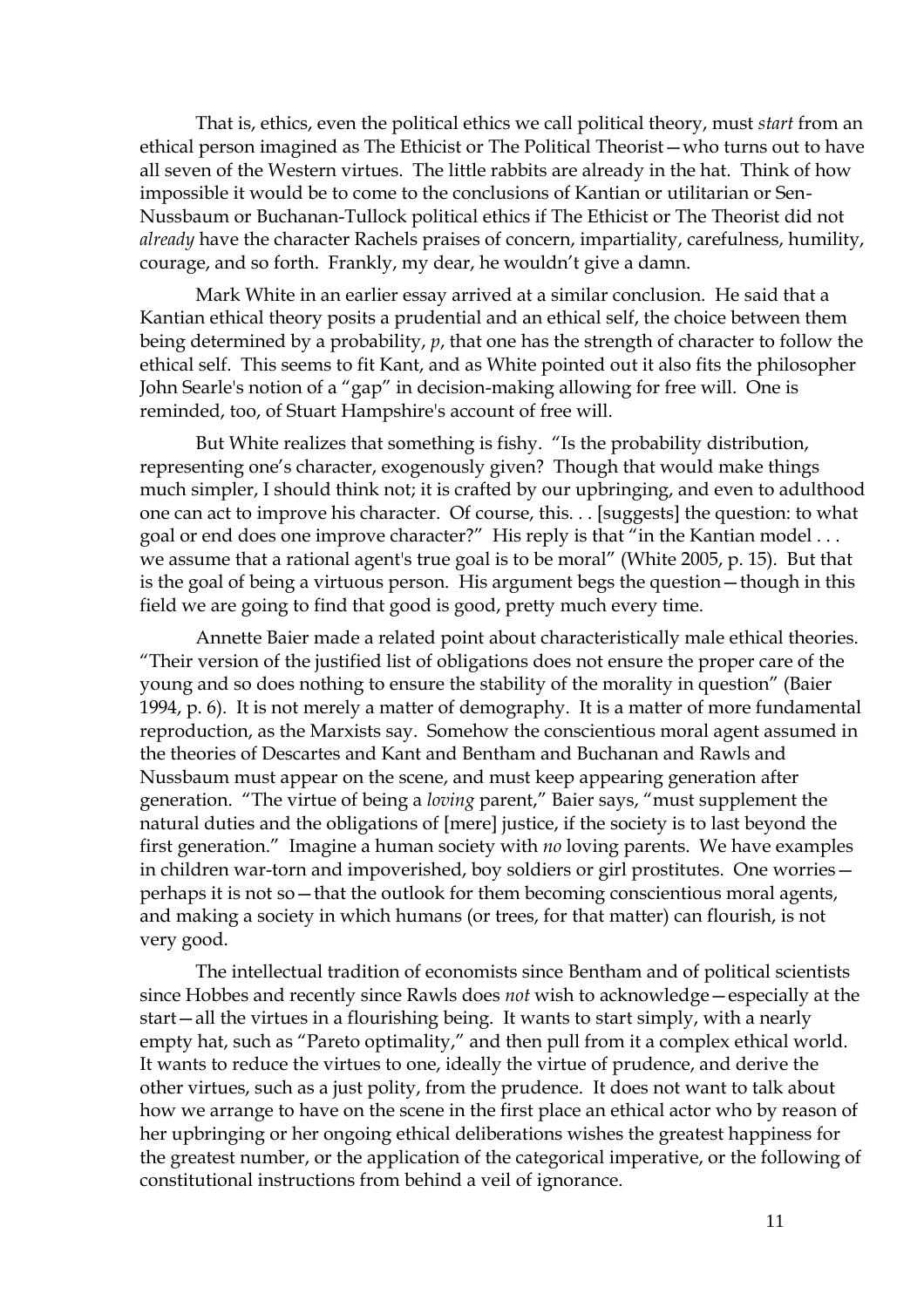It hasn't worked, not at all, this boy's game, and it's time that economists and political theorists admitted so. So-called "welfare economics" has recently shown some faint stirrings of complexity in ethical thought, as in the works of Amartya Sen, and more in the works of younger economists and philosophers inspired by his overcautious forays. But most academic economists and political theorists, such as Buchanan and Nussbaum, continue working the magician's hat.

The hat does not contain a living theory of moral sentiments. Instead of a nice set of seven cuddly rabbits, the theorists have supplied the hat with a large, Victorian, utilitarian parrot, stuffed and mounted and fitted with marble eyes. Sen complained of the "lack of interest that welfare economics has had in any kind of complex ethical theory," and added: "It is arguable that [utilitarianism and]. . . Pareto efficiency have appealed particularly because they have not especially taxed the ethical imagination of the conventional economist" (Sen 1987, p. 50). Time to give the dead parrot back to the pet store—though the economist/salesman will no doubt keep on insisting that the utilitarian parrot is actually alive, that Pareto optimality will suffice, or at worst Kaldor-Hicks, that though the parrot *appears* to be dead, kaput, over, a former parrot, in fact he's merely pining for the fjords.

Nor is any one-virtue ethic going to do. Adam Smith writes in a well-known passage that if *love* for our fellow humans was all we had to depend on, then the extermination of the Chinese would trouble us less, really, than the loss of a little finger (Smith 1759 [1790], p. 136; cf. Rousseau 1775, p. 121). It takes a sense of abstract propriety, he argued, a virtue separated from love and not translatable into it, to want to give a damn for a foreign people whom you have never seen and whom you can never love. The moral sentiment impels the man within to scold a self that is so very selfish as to save the finger rather than the entire race of Chinese. "What is it," he asks, "which prompts the generous upon all occasions and the mean upon many to sacrifice their own interests to the greater interests of others? It is not. . . that feeble spark of benevolence. . . . It is reason, principle, conscience, the inhabitant of the breast. . . . The natural misrepresentations of self-love can be corrected only by the eye of this impartial spectator" (Smith 1759/90, pp. 308-313).<sup>1</sup>

But the same can be said of the other virtues. Take the actual person of the economist James Buchanan as a case in point. It takes a character of hope, which Buchanan actually had on his better days, to have an interest in constitutional reform. It takes a character of faith to worry about the corruptions of Me-ism in American society. It takes a character of courage to stand against the Northeastern establishment in intellectual life.

In other words, the civic republican notion that the way to have a good society is to arrange somehow to have a bunch of good people—which in the light of invisible hand liberalism seems primitive and moralistic and insufficiently social scientific turns out to be much more plausible and scientific than we 18<sup>th</sup>-century liberals thought. It is as true of a scientific society such as economics as of the wider society. The more seriously we take full human flourishing the more true becomes Orwell's

 $\overline{a}$ 

<sup>1</sup> Smith, *Wealth,* 1776, III.3.5, p. 137. I wish he hadn't said "reason," which makes the passage sound Kantian.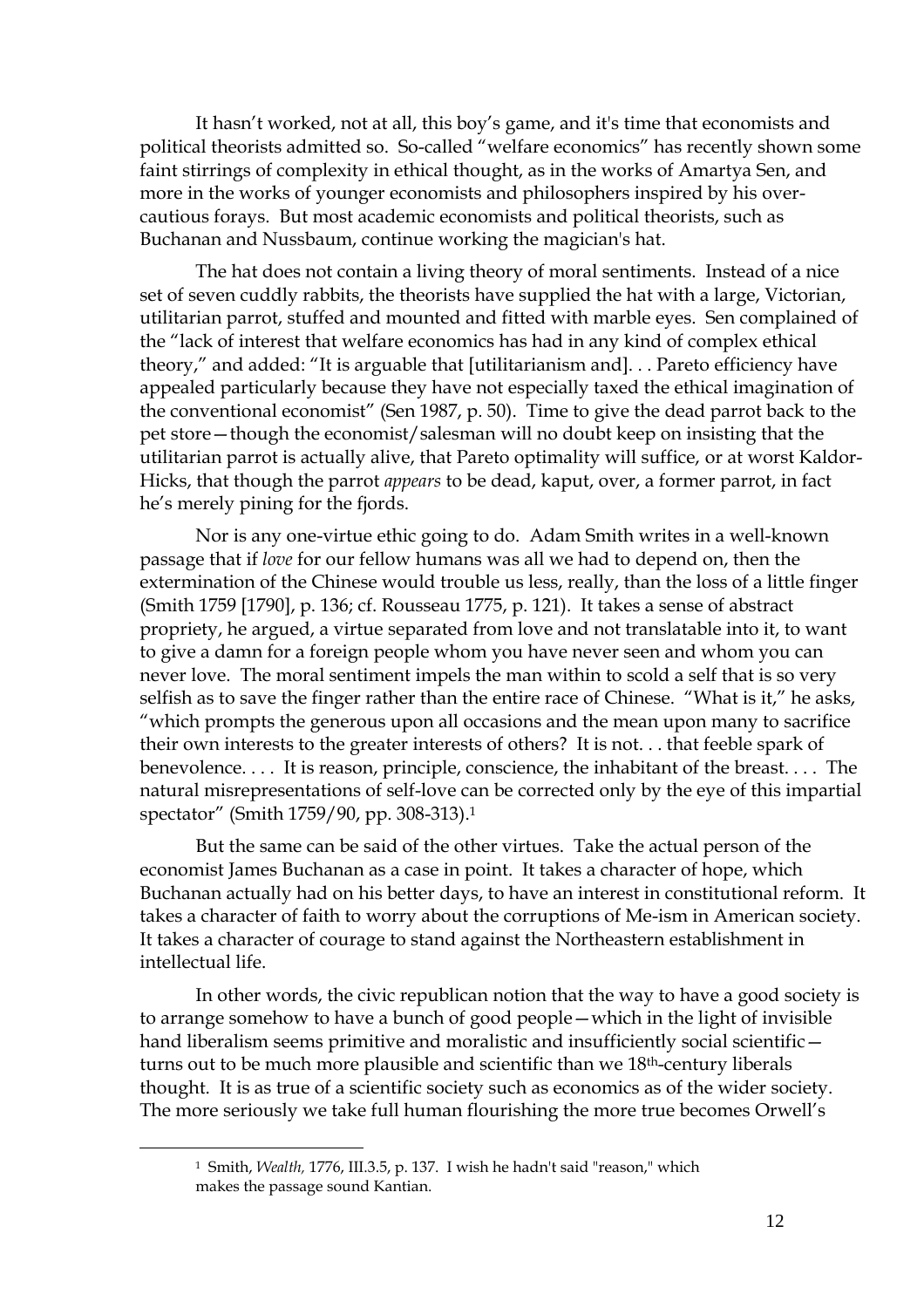apology for Dickens' ethic: "`If men would behave decently the world would be decent' is not such a platitude as it sounds" (Orwell 1940, pp. 150-151).

In still other words, an economics or political theory that takes human flourishing seriously should start with teaching in sing and in story the virtues—and finish with them, too, since they end up pretty much the same, and that is what we want in humans raised from childhood. To put it in terms that begin to edge towards Virginia Political Economy, the seven virtues are what a flourishing individual wants for herself. They are what she chooses, when she has the capability to choose. Maybe before she is born.

§

What to do, then for economics? Answer: raise up ethical men and women, some of whom become economists. We are not doing so now in the education of economists.

Mearman and McMaster observe that in economics the "degree courses, at best, begin with a brief discussion of the distinction between positive and normative, and an eschewal of the latter." Some years ago the Department of Economics at Indiana University required all entering graduate students to read Milton Friedman's article on positive economics, *and nothing else.* Milton once told me that he regretted writing the article. Jamie Morgan attacks as many do "Friedman's amorality of markets and of business" supposedly expressed in his famous 1970 *New York Times* essay. But Morgan needs to actually read the text, or the life. Most people who have expressed shock or pleasure at Milton's article have not noticed that he adds a side constraint to the manager's fiduciary duty to the stockholders: "make as much money as possible *while conforming to the basic rules of the society, both those embodied in law and those embodied in ethical custom"* (Friedman 1970 , p. 33, emphasis added). Yet Morgan is correct that "Friedman's argument invokes: amorality" was clearly not his intent, though I admit it had this effect. An instance is the astonishingly amoral essay by Werner Erhard and Michael C. Jensen (see McCloskey 2017b).

Milton's essay on positive economics to the contrary, graduate students, and undergraduates, too, need to be told to be as ethically driven as Milton actually was as a man and an economist. What's needed is an ethical change of attitude, or character, as George DeMartino puts it, "a practice of critical inquiry into the myriad ethical questions that arise in the context of and as a consequence of economic practice." "Professional ethics" he continues, "is not in the first instance about preventing crooks, frauds and charlatans from acting badly." It's about ordinary life. It's not about incentives, as many economists instinctively suppose. It's about ethics at home. Shame.

If you want a Good Career, of course, you can follow the shameless script of James Watson in *The Double Helix*. For example, you can steal "Rosy" Franklin's x-rays. You can use tests of se statistical significance even though you know they're silly. "A generation of graduate students," wrote Anne Sayre (in her luminous biography of Franklin) about Watson's teaching, "learned a lesson: the old morality is dead, and they had . . . been told about its demise by . . . an up*-*to-date hero who clearly know more about how science was acceptably 'done' than the old-fashioned types who prattled about 'ethics'"(Sayre 1975, p. 19). To the contrary, say the older economists, such as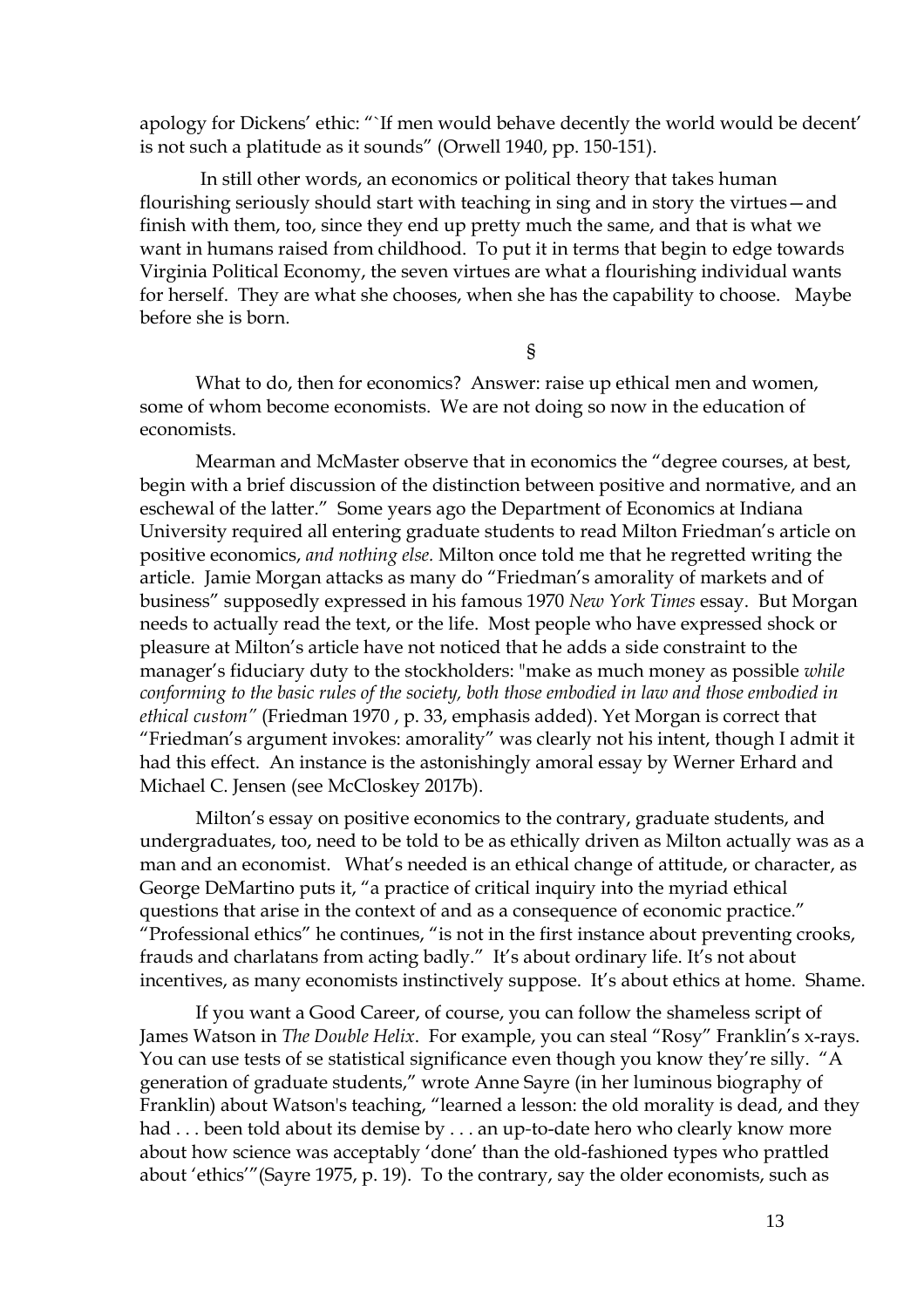Ronald Coase (b. 1910): "My mother taught me to be honest and truthful" (Coase 1994, p. 190). In the same volume James Buchanan (b. 1919), speaks of a teacher in graduate school who "instilled in me the moral standards of the research process, . . . something that seems so often absent in the training of economists of the post-war decades" (Buchanan 1987, p. 139). That's about all the methodological advice we can safely handle. As teachers of writing put it, "Be good, and then write naturally." Or as Cato the Elder said, the rhetorician is "The good man speaking skillfully." The good economist is the good person speaking intelligently about the economy.

All right, how? Wim Groot and Henriette van den Maassen quote Daniel Hamermesh, who notes that "professors in public universities—the large majority of economists [he may on this be wrong: non-academic economists are numerous]—have a direct obligation to use their knowledge on a broader stage: They are paid by the public, and it behoves them to try to educate the entire public." (Note the ethical evocation of the cash nexus even in the profession itself.) The responsibility is taken more seriously by Continental professors. I remember seeing once a complete bibliography for the great Swedish economists of a century ago Wicksell, Heckscher, Ohlin, Cassel, as I recall, and being startled by how much educating of the entire public they all did, each publishing a journalistic piece once every fortnight or so over their careers.

The responsibility should not be about "incentives." University professors in countries like the USA or the Netherlands or Sweden make enough to put that consideration aside. The fellow Dutch economist of Groot and van den Maassen, Arjo Klamer, another student of Joop Klant, does so, and contributes deeply and eloquently to the public discussion (Klamer 2006, 2016). The point is professional responsibility, not vanity or, as Groot and van den Maassen say, "instant gratification." After a dozen or so appearances on the national stage the vanity and gratification wear out. One does it for the good of one's fellow citizens.

Morgan wisely turns to notion of "responsibility" in the rhetoricians Paul Ricoeur and Richard McKeon. These are issues of raising-up. Responsibility viewed in virtue-ethical terms is something learned, and the word itself is an especially modern concept—before it was simply thought of as ethical education (education being literally *ex-ducere*, to lead out, of evil and ignorance). The American historian Thomas Haskell wrote in 1999 a startling essay chronicling the new prominence of the word in a commercial America in the eighteenth and nineteenth centuries. The OED gives 1787 as the earliest quotation of "responsibility" in one of its modern senses, as merely accepting factually that one has done such-and-such, by Hamilton in *The Federalist Papers*, and shortly thereafter by Edmund Burke. Haskell notes that it was used much earlier in law in the sense of "being required to respond to a legal action". Such a "responsible" person, meaning "liable to be called to [legal] account" (sense 3a), occurs as early as 1643. The *OED's* earliest quotation for the favorable ethical meaning, the dominant modern sense, "morally accountable for one's actions; capable of rational conduct" (sense 3b), is as late as 1836—which is Haskell's point, though he dates it a little earlier. The linking of "responsibility" with the marketlike word "accountability" occurs in the first instance of "accountability" detected by Haskell, in 1794 in Samuel Williams's *Natural and Civil History of Vermont*: "No mutual checks and balances,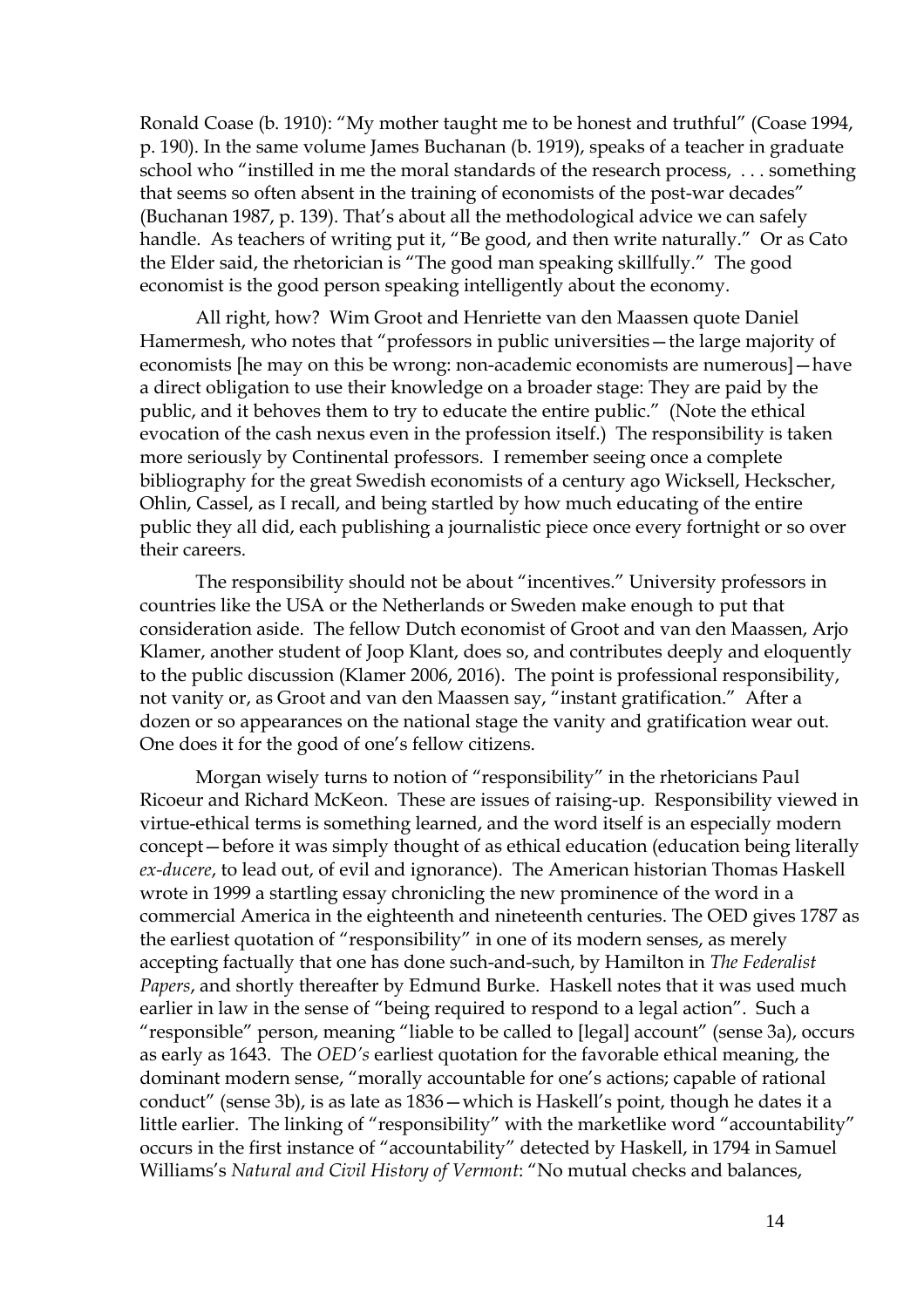accountability and responsibility." Raise us up to responsibility, in a market or in a science of markets.

Mearman and McMaster suggest that we "become more pluralist by incorporating heterodox economics perspectives." Yes, we should. The medieval motto was *Audite et alteram partem,* listen even to the other side. It is especially the ethical responsibility of a scholar and scientist to listen to the other side, though most, disgracefully, do not. Mearman and McMaster say, following DeMartino, that to avoid harm "requires economists to 'integrate themselves deeply' into communities.'" Yes. But it's not enough to speak to the unemployed. You need to understand the wider system. ( I offer free advice: to understand it you'll do better to start with Marshall than with Marx.) Jamie Morgan notes that the economic "mainstream [I prefer to call it "orthodox" or "Samuelsonian"] exhibits a kind of diffident diversity, impatient of pluralism," or of ethical considerations, an extreme example of which is Anne Krueger's astonishingly careless and slanted review in the *Journal of Economic Literature* of the collection edited by DeMartino and me (mainly, I report, by George). Anne partially apologized. Only partially.

So, yes, let the orthodox listen. But the left needs to follow its own advice. Mearman and McMaster urge "deployment of pluralism, not least from a duty of care for students." But I have long observed that many heterodox economists do not actually know price theory, the core of liberal economics. They think they do, because they have been made to read Mas-Collel and the like. But they don't. I invite them to open *The Applied Theory of Price* randomly (it is available free on my website: no excuses) and see if they can answer any of the five hundred worked problems there.

A startling example of the left not understanding what it is criticizing is the way Thomas Piketty botches the response of supply to increasing scarcity on the bottom of page 6 of the English translation of *Capital in the Twenty-First Century*. If you don't understand that increasing scarcity entices new entrants into an industry, you do not understand much about a market economy. Craig Duckworth says that "the responsible economist must, then, not only *think like an economist* but must also reflect on what it means to think like an economist." I certainly agree. Duckworth does not want it narrowed to technicalities. Nor do I. And yet. . . . . A good many unassuming technicalities are not understood even by many economists. For example, that the balance of payments is meaningless. That national income equals national expenditure. That trade benefits both sides. That shortage yield supply responses.

One reasonably painless way to get the price theory and the thinking-like-aneconomist straight is to read in Austrian economics. For decades I have been trying to persuade my friends on the left that Austrian economics is also heterodox, though promarket. Except for the remarkable Ted Burczak at Denison University, who urges Marxists to read Hayek, they aren't biting (Burczak 2006). If you ask me to listen openmindedly to Marx or Myrdal or Mirowski, it is only fair that you listen open-mindedly to Mill and Menger and Mises. DeMartino does. He emphasizes the "irreparable ignorance . . . [economists face as they] try to understand, predict, and control inherently complex systems," and then immediately earns his pluralistic street cred by pointing out that that Austrians (he cites Hayek) and Knightians and Shackleites know it, too. Morgan remarks here that "the elimination of philosophy, methodology, history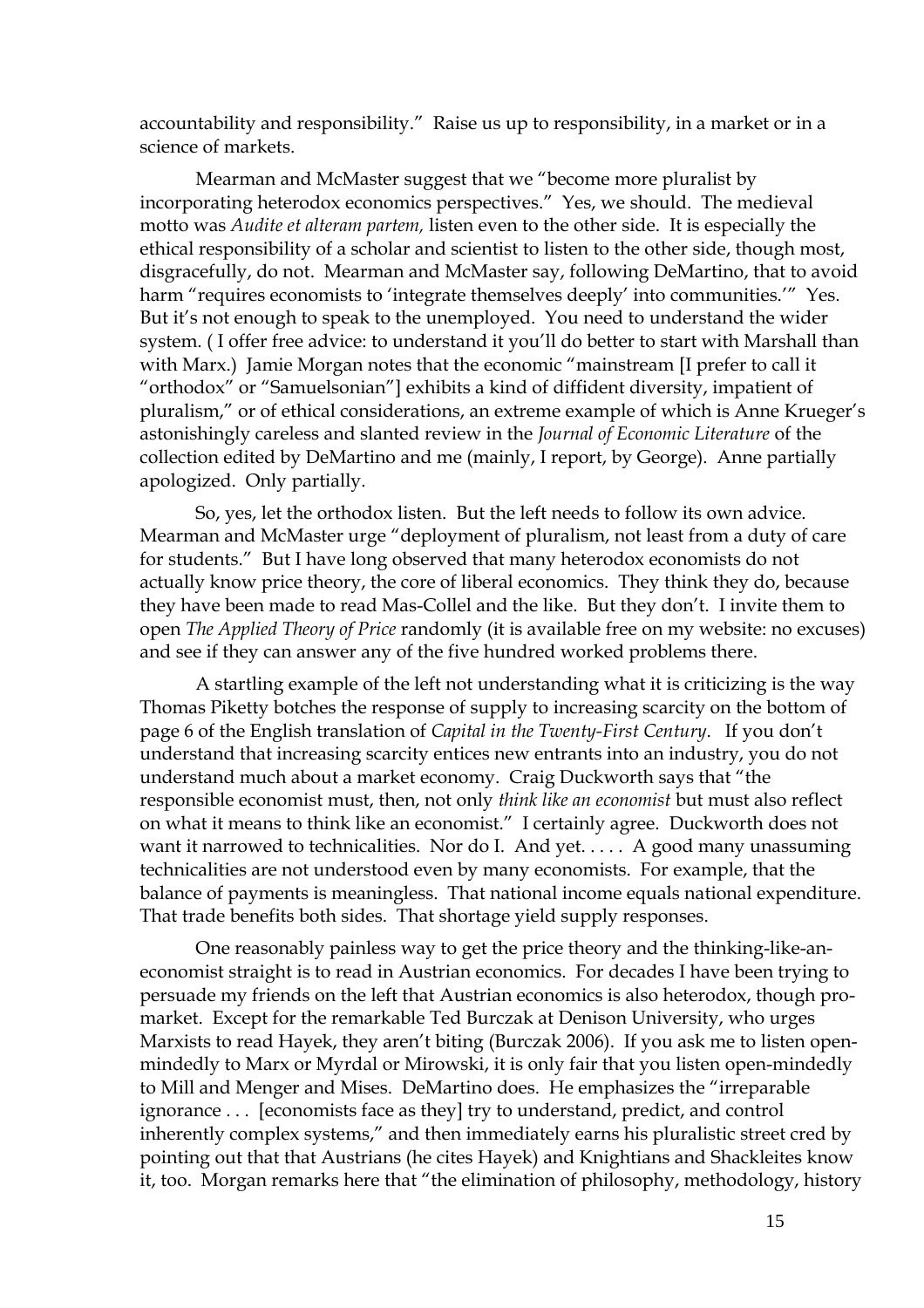of economic thought and ethics from the education of the economist [means that they miss that] . . . both Austrians who follow Hayek and structural and post-Keynesians . . . [emphasize] cumulative causal processes." Yet aside from Morgan and George and Ted and some of my friends at *Rethinking Marxism*, together with once upon a time Herb Gintis and Sam Bowles, few on the heterodox left listens to the heterodox liberals of Austria, even those presently flourishing at George Mason.

Consider White in describing Kant's notion of "a *dignity*, an incalculable and incomparable worth, due to their capacity for autonomous choice—that is, the ability of make ethical choices despite inclinations or preferences to the contrary." Note the last clause, "despite preferences." I suggest that the economics here should focus on the Austrian notion of "human action," which is emphatically not passive. The utilitarians focus on reaction, instead of action, on the utils gathered from a so-called "choice," instead of the dignity achieved by initiating the choice in the first place.

Not rules, constraints, institutions, but ethics. The proposal stands against neoinstitutionalism, which merely rewrites Samuelsonian economics with rules of the game explicit. As Craig Duckworth puts it, "DeMartino sees modification of behaviour within the economics profession itself as a way to improve the situation, rather than, primarily, theoretical or regulatory change." DeMartino himself declares that "the watchwords of professional ethics are education, elucidation, and aspiration—not regulation, legislation, or condemnation." That's right, and that's also what I recommend: not rules, incentives, constraints, punishments, except to the extent that they raise up, in the style of Smith's *Theory of Moral Sentiments*, the adult "man [or woman, dear] within the breast."

What we really need is not a social, eighth-floor criterion but a ground-level one, which is to say a social agreement among actual people, down at the level of individual ethics, to participate in a liberal society willing to accept 3,000 percent enrichments of the poor. White properly attacks merely "potential Pareto improvements" when they are not defended by anything more than 10 > 9. We need an ethic or ideology of innovism, 3,000 > 1 in the long run rather than 10 > 9 in the short. The locus of ethics is not the society, but the person. "Social justice," as the Austrians say all the time, to the puzzlement of their colleagues left and right, is meaningless.

After all, it was an *ethical* change in Holland and then Britain and its offshoots from 1517 to 1789 that made liberalism and innovism possible after 1800. It is ethical change that runs the economy and causes economic development and advances science. Not money, which is ancient, and given, and obvious, and unchanging. Economists dislike ethics because they want everything to be a matter of given constraints and preexisting utility functions, not persuasion or education. But given constraints are not how we grow and discover.

What concretely to do? DeMartino speaks of internships, residencies, and immersions, an approach to economic science that my old friend Richard Weisskoff of the University of Miami has long advocated in economics, and practiced. I've often thought that field work would be good, though I am myself typical of academic economists in having done none of it myself. But before sending the kids out they have to told to be good and then to discover naturally. Mearman and McMaster want to get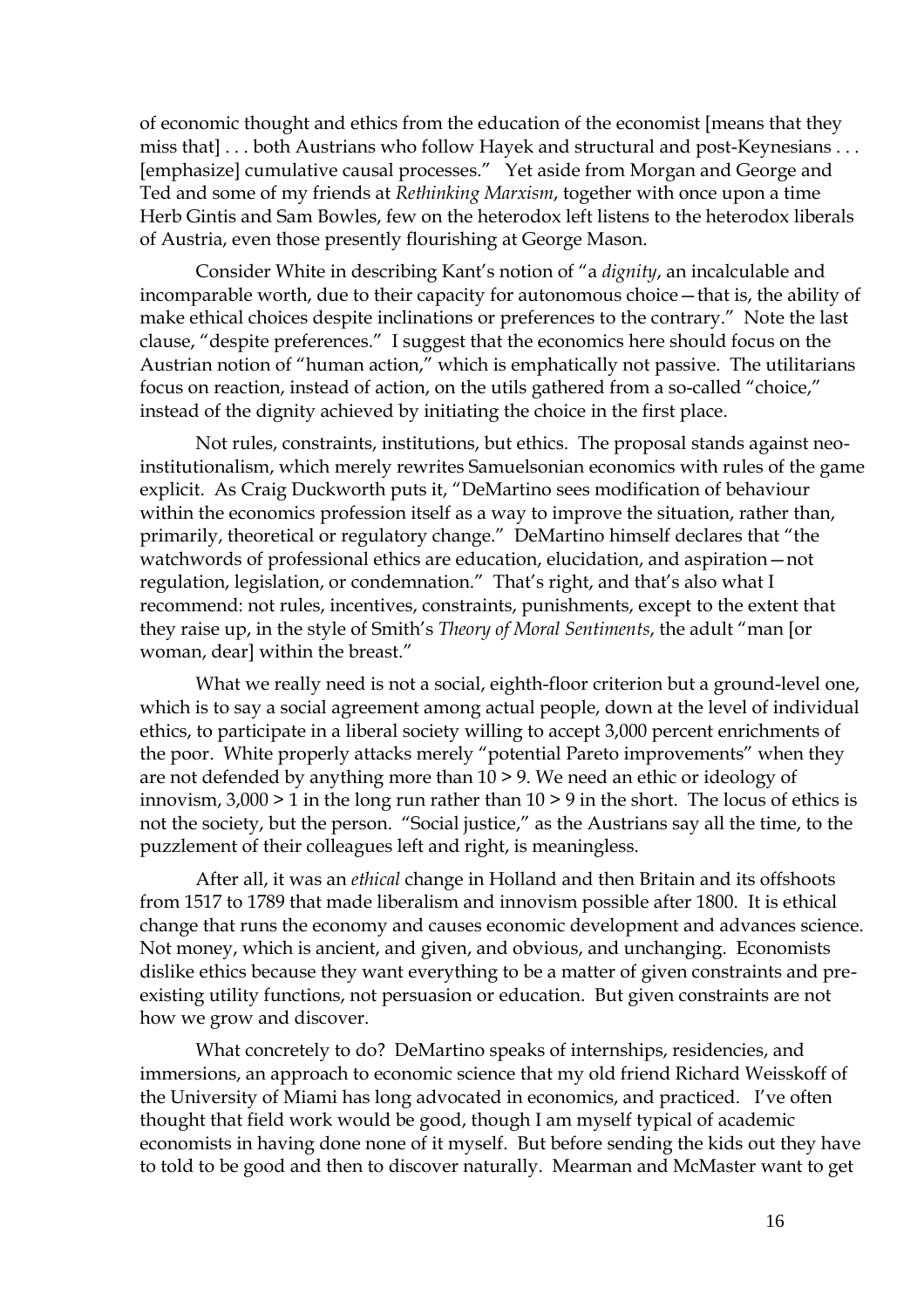into the weeds of COREs and SBSE. I suggest instead a simpler proposal: reinstate as a required course in graduate programs the history of economic thought. One less econometrics course, say. That way the economists can learn what Mill and Pareto and Wicksteed actually said, largely favorable to a liberal regime of commercially tested betterment.

§

Language, speech as ethics: that is what we need. DeMartino envisions the economics initiate taking a ceremonial oath. It is an excellent idea. Economists sneer at such "mere rhetoric." They follow Hobbes, who said that words have no purchase. But Hobbes was wrong. What is needed is the person within the breast.

Duckworth here wants to drag conscience over into institutions and incentive, à la Oliver Williamson: "the taking of an oath functions, in intention, as an institutional device. The responsibilities it entails, structure behaviour so as to achieve objectives towards which professions may not be naturally inclined, and that are not easy to incentivise." Compare Douglas Allen's brilliant book on the Royal Navy in the age of sail, with a similar theme absent professionalism and the man within (McCloskey 2013). Duckworth finds it "difficult to be convinced that, in this context, the act of commitment itself provides the basis of the normativity of a professional code of conduct." I am astonished. Duckworth doubtless runs his own professional life ethically, from the man within. If the Dean says, "Cheat to get promotion," he won't do it. Duckworth says strangely "commitment (being voluntary) can be withdrawn ad libitum." So he seems to fall for Hobbes. In Hobbes, and Duckworth, and most economists, promises are not promises, commitments not commitments, responsibility not responsibility. As someone put it recently, truth is not truth.

Well, no. Or rather, yes, we need ethics, expressed in words.

## Works Cited

Allen, Douglas. 2012. *The Institutional Revolution: Measurement and the Economic Emergence of the Modern World.* Chicago: University of Chicago Press.

Baier, Annette C. 1994. "Ethics in Many Different Voices." From her *Moral Prejudices: Essays on Ethics*. Cambridge: Harvard University Press.

Boudreaux, Donald. 2018. "Letter to Amanda Crosslan." 23 August 2018, posted to the blog Cafe Hayek.

Buchanan, "Lives of the Laureates," 1987.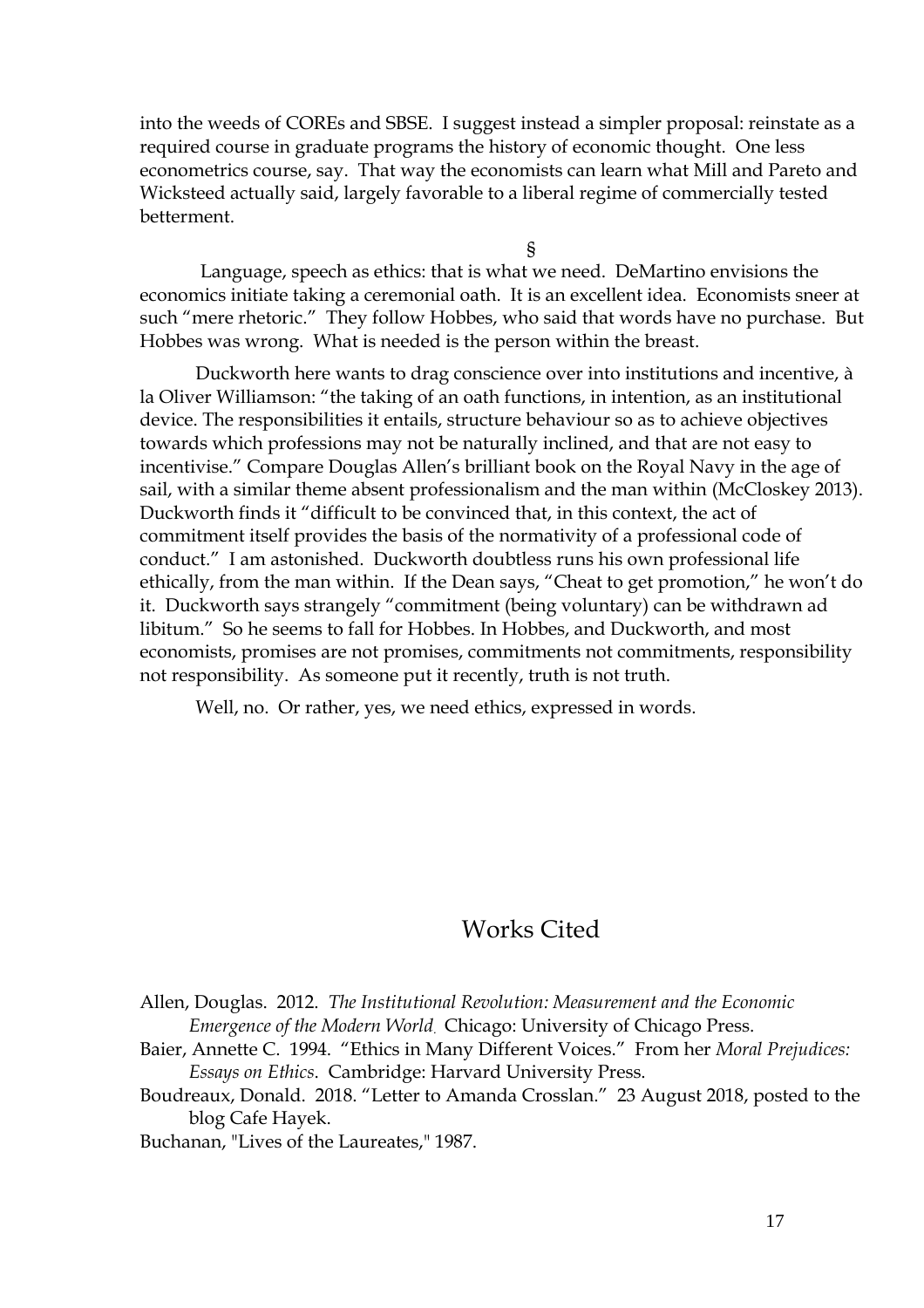Buchanan, James, and Gordon Tullock. 1962. *The Calculus of Consent*: *Logical Foundations of Constitutional Democracy*. Ann Arbor: University of Michigan Press.

- Buchanan, James, and Viktor Vanberg. 1991, "Constitutional Choice, Rational Ignorance and the Limits of Reason, in *Collected Works* 16, p. 128.
- Burczak, Theodore. 2006. *Socialism After Hayek.* Advances in Heterodox Economic*). Ann* Arbor: University of Michigan Press.
- Caliendo, Lorenzo, Maximiliano Dvorkin, and Fernando Parro. 2015 "Trade and Labor Market Dynamics." Working Paper 2015-009C, Federal Reserve Bank of St. Louis, August.
- Coase, "Lives of the Laureates," 1994.
- Das, Gurcharan. 2009. *The Difficulty of Being Good: On the Subtle Art of Dharma.* Oxford: Oxford University Press.
- Demartino, George F. 201.. *The Economist's Oath: On the Need for and Content of Professional Economic Ethics*. New York: Oxford.
- DeMartino, George F., and Deirdre Nansen McCloskey. 2018. "Professional Ethics 101: A: Reply to Anne Krueger's Review of *The Oxford Handbook of Professional Economic Ethics* [in the *Journal of Economic Literature*]. *EconJournal Watch,* Jan 31.

Diamond, Arthur M., Jr. *Openness to Creative Destruction: Sustaining Innovative Dynamism*. New York: Oxford University Press (forthcoming 2019).

- Dvorkin, Maximiliaino. 2017. "What Is the Impact of Chinese Imports on U.S. Jobs?" *The Regional Economist.* Federal Reserve Bank of St. Louis. May 15.
- Friedman, Milton. 1970. "The Social Responsibility of Business is to Increase its Profits." *New York Times Magazine*. Sept. 13.
- Glewwe, P., Park A., Zhao M. 2012. "Visualizing development: eyeglasses and academic performance in rural primary schools in China." Working Paper WP12-2, Center for International Food and Agricultural Policy, University of Minnesota.
- Haltiwanger, John C. "Job Creation and Firm Dynamics in the United States." *NBER Innovation Policy & the Economy* 12 (2011): 17-38.
- Harberger, Arnold C. 1971. "Three Basic Postulates for Applied Welfare Economics: An Interpretive Essay". *Journal of Economic Literature* 9 (3): 785–797.
- Harsanyi, John C. 1955. "Cardinal Welfare, Individualistic Ethics, and Interpersonal Comparisons of Utility." *Journal of Political Economy* 63: 309–321.
- Haskell, Thomas L. 1999. "Responsibility, Convention, and the Role of Ideas in History." Pp. 1-27 in P. A. Coclanis and S. Bruchey, eds., *Ideas, Ideologies, and Social Movements: The United States Experience since 1800.* Columbia: University of South Carolina Press.
- Hobbes, Thomas. 1651. *Leviathan.* Everyman Edition. London: J. M. Dent and New York: E. P. Dutton, 1914.
- Klamer, Arjo. 2006. *Speaking of Economics* London: Routledge.
- Klamer, Arjo. 2016. *Doing the Right Thing: A Value-Based Economy*. Amsterdam: de Brink.
- Knight, Frank. 1922. "Ethics and the Economic Interpretation." *Quarterly Journal of Economics*, reprinted as pp. 11-32 in Knight, *The Ethics of Competition and Other Essays*. Chicago: University of Chicago Press, 1935.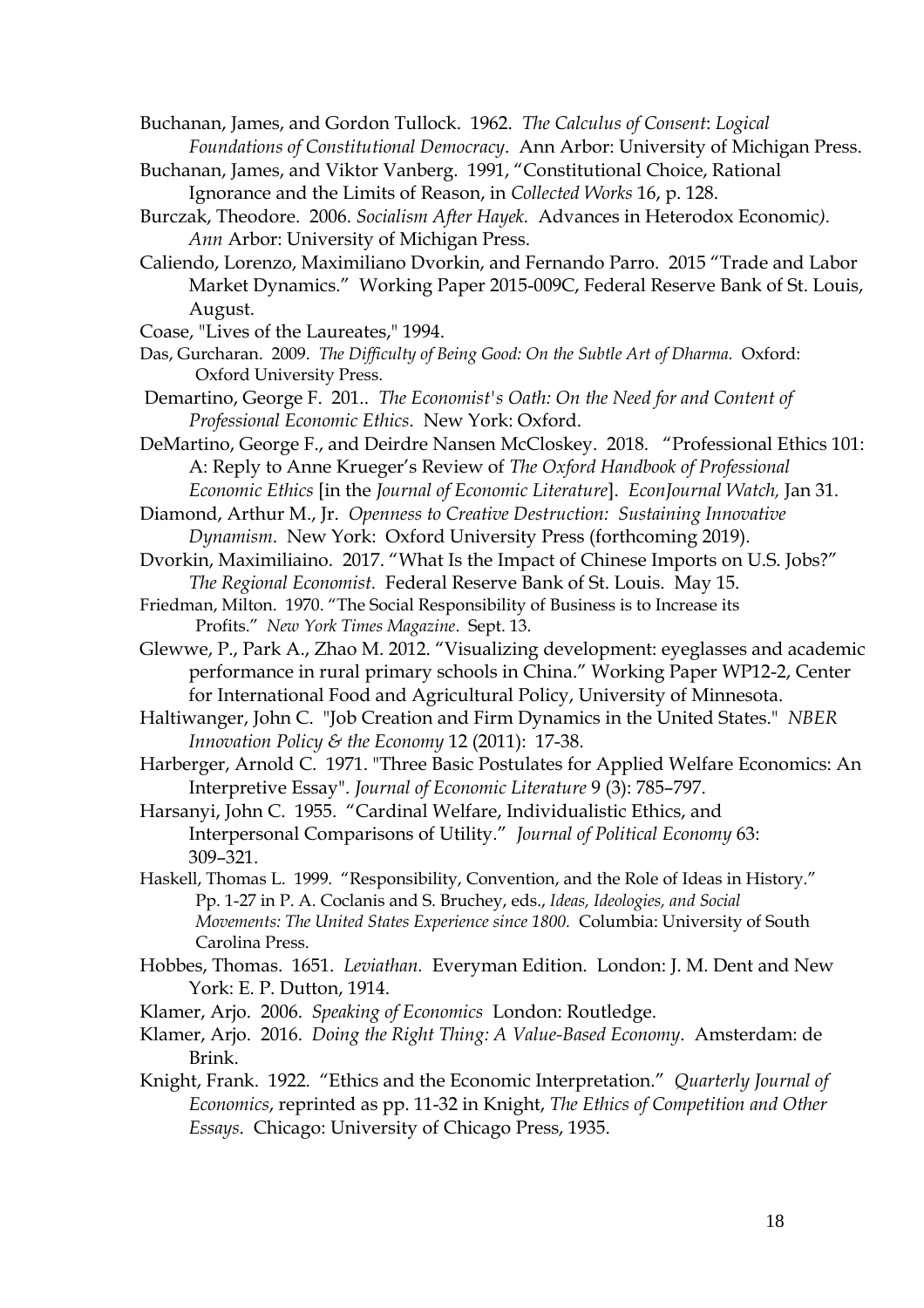McCloskey, Deirdre Nansen, and Arjo Klamer. 1995. "One Quarter of GDP is Persuasion," *The American Economic Review* 85 (2, May): 191-195.

- McCloskey, Deirdre Nansen. 2006. *The Bourgeois Virtues: Ethics for an Age of Commerce*. Chicago: University of Chicago Press.
- McCloskey, Deirdre Nansen. 2013. "A Neo-Institutionalism of Measurement, Without Measurement: A Comment on Douglas Allen's *The Institutional Revolution*." *Review of Austrian Economics* 26 (4, 2013): 262-373.

McCloskey, Deirdre Nansen. 2016. *Bourgeois Equality: How Ideas, Not Capital or Institutions, Enriched the World*. Chicago: University of Chicago Press.

- McCloskey, Deirdre Nansen. 2017a. "The Myth of Technological Unemployment." *Reason* August.
- McCloskey, Deirdre Nansen. 2017b. "Comment on 'Putting Integrity into Finance: A Purely Positive Approach' (by Werner Erhard and Michael C. Jensen)." *Capitalism and Society* 12:1-12. (Columbia University Center on Capitalism).
- Mehra, Akhil. 2009. "Politics of Participation: Walter Reed's Yellow-Fever Experiments. *AMA Journal of Medical Ethics, Virtual Mentor* 11(4): 326-330 at [https://journalofethics.ama-assn.org/article/politics-participation-walter-reeds](https://journalofethics.ama-assn.org/article/politics-participation-walter-reeds-yellow-fever-experiments/2009-04)[yellow-fever-experiments/2009-04](https://journalofethics.ama-assn.org/article/politics-participation-walter-reeds-yellow-fever-experiments/2009-04)
- Mill, John Stuart. 1859 (2001). *On Liberty*. Kitchener: Batoche Books.
- Noddings, Nel. 1984. *Caring: A Feminine Approach to Ethics and Moral Education*. Berkeley: University of California Press.
- Nussbaum, Martha. 2006. *Frontiers of Justice: Disability, Nationality, Species Membership*. Cambridge: Harvard University Press.
- Orwell, George. 1940. "Charles Dickens." Pp. 135-185 in Orwell, *Essays.*  John Carey, ed. Everyman Library. New York: Knopf 2002.
- Pomeranz, Kenneth, and Steven Topik. 2006. *The World That Trade Created: Society, Culture, and the World Economy 1400 to the Present.* London, and Armonk, New York: M. E. Sharpe. Rosling, Hans.
- Rachels, James. 1999. *The Elements of Moral Philosophy,* Third ed. New York: McGraw-Hill College.
- Rosling, Hans. With Ola Rosling and Anna Rosling Rönnlund. 2018. *Factfulness: Ten Reasons We're Wrong About the World—And Why Things Are Better Than You Think.*  London: Hodder & Stoughton.
- Rousseau, Jean-Jacques. 1755. *Discourse on Political Economy.* Pp. 111-138 in D. A. Cress, trans. and ed., *Jean-Jacques Rousseau: Basic Political Writings.* Indianapolis: Hackett, 1987.
- Sayre, Anne. 1987 (1975). *Rosalind Franklin*, *Rosalind Franklin and DNA*. New York: W.W. Norton

Sen, Amartya. 1987. *On Ethics and Economics.* Oxford: Blackwell.

Smith, Adam. 1759, 1790. *The Theory of Moral Sentiments.* Glasgow Edition. D. D. Raphael and A. L. Macfie, eds. Indianapolis: Liberty Classics, 1976, 1982.

Tabarrok, Alex. 2015. "What Was Gary Becker's Biggest Mistake?" Marginal Revolution blog. September 16 at

[https://marginalrevolution.com/marginalrevolution/2015/09/what-was-gary](https://marginalrevolution.com/marginalrevolution/2015/09/what-was-gary-beckers-biggest-mistake.html)[beckers-biggest-mistake.html](https://marginalrevolution.com/marginalrevolution/2015/09/what-was-gary-beckers-biggest-mistake.html)